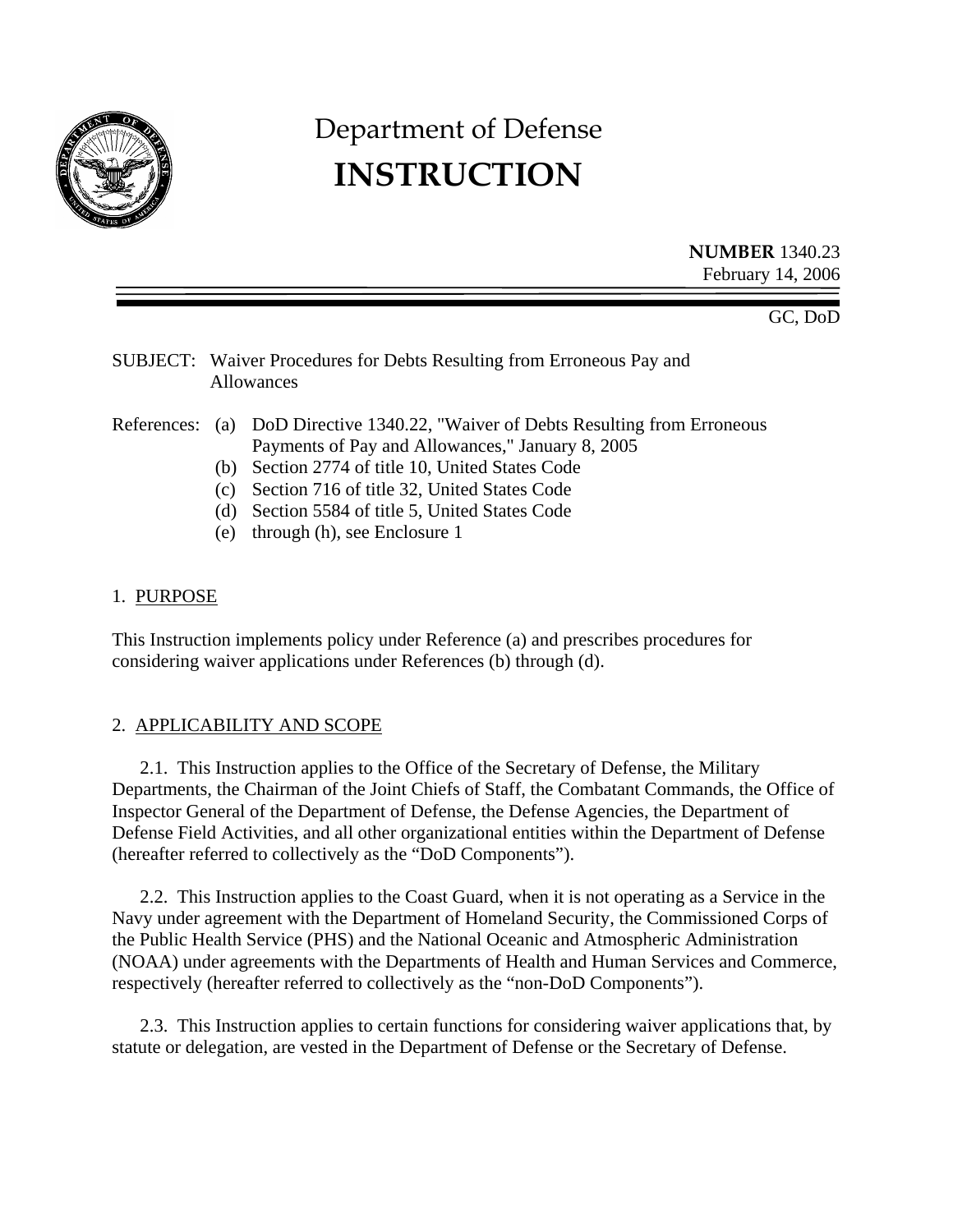## 3. DEFINITIONS

Terms used in this Instruction are defined at Enclosure 2.

## 4. POLICY

It is DoD policy under Reference (a) that waiver applications for debts resulting from erroneous payments of pay and allowances (hereafter referred to as "waiver applications") be processed according to all pertinent statutes, regulations, and other relevant authorities.

## 5. RESPONSIBILITIES

 5.1. The General Counsel of the Department of Defense (GC, DoD) or designee shall consult on, or render opinions concerning, questions of law or equity that arise in the course of the performance of the Director, Defense Office of Hearings and Appeals' (DOHA) responsibilities under paragraph 5.2. when requested by the Director.

 5.2 The Director, Defense Office of Hearings and Appeals or designee, under the GC, DoD (as the Director, Defense Legal Services Agency), shall:

 5.2.1. Deny or grant all or part of a waiver application, if the aggregate amount of the debt is more than \$1,500.

 5.2.2. Consider an appeal of an initial determination and affirm, modify, reverse, or remand the initial determination, according to this Instruction and relevant GC, DoD opinions.

5.2.3. Process waiver applications and appeals according to this Instruction.

 5.3. The Heads of the DoD Components or designee shall process waiver applications according to this Instruction.

 5.4. The Heads of the Non-DoD Components or designee concerning debts of Uniformed Services personnel resulting from the Component's activity; the Director, Department of Defense Education Activity (DoDEA) or designee, concerning debts of civilian employees resulting from that Component's activity; the Director, National Security Agency (NSA) or designee, concerning debts resulting from that Component's activity; and the Director, Defense Finance and Accounting Service (DFAS) or designee, under the Under Secretary of Defense (Comptroller)/Chief Financial Officer (USD(C)/CFO), concerning debts resulting from all other DoD Components' activities shall:

 5.4.1. Deny or grant all or part of a waiver application, if the aggregate amount of the debt is \$1,500 or less.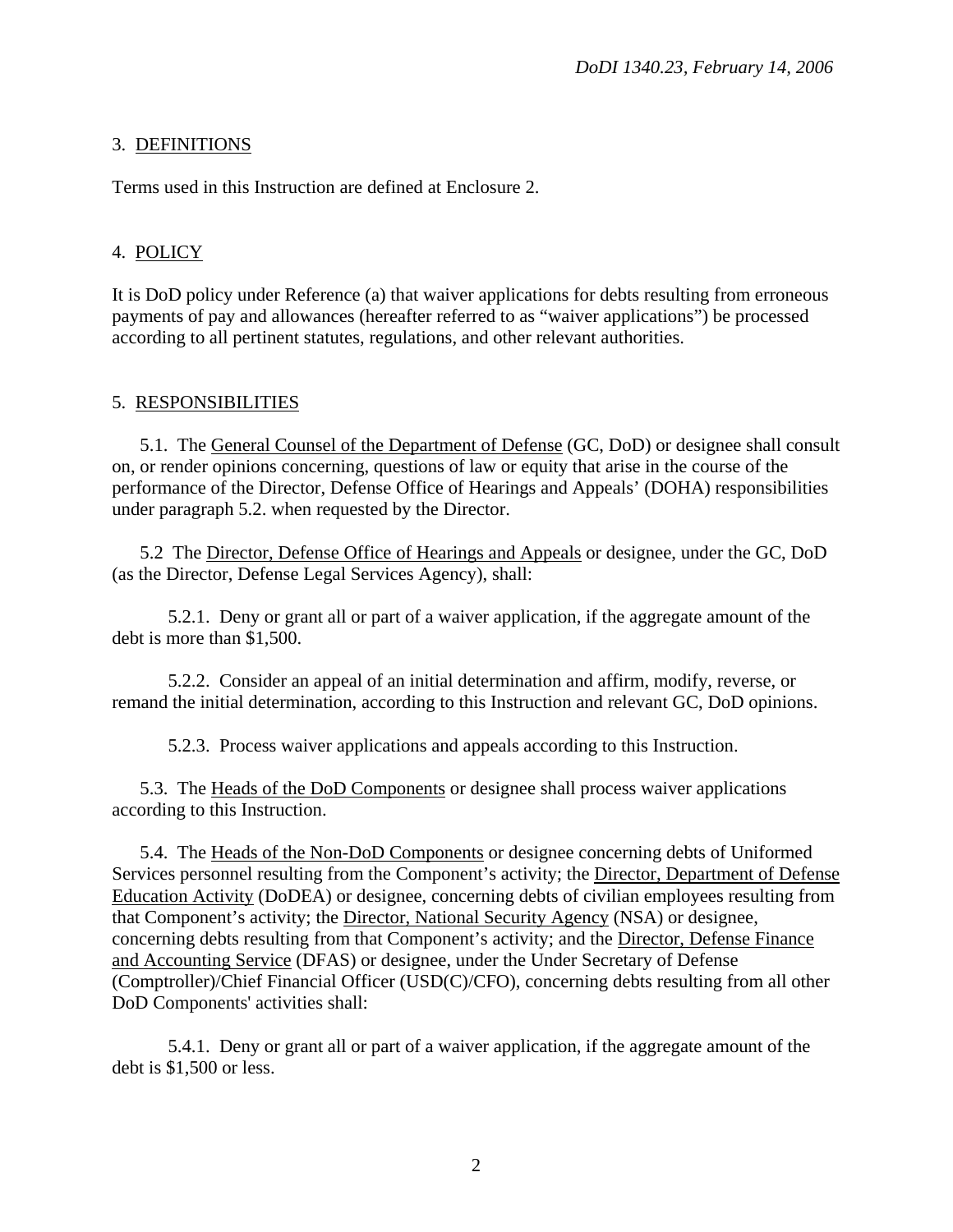5.4.2. If the aggregate amount of the debt is more than \$1,500:

5.4.2.1. Deny a waiver application in its entirety, or

 5.4.2.2. Refer a waiver application for consideration with a recommendation that part or all of the application be granted, according to this Instruction.

 5.4.3. Process waiver applications, when the aggregate amount of the debt is more than \$1,500, and appeals according to this Instruction.

 5.4.4. Resolve a debt according to the final action that results from the waiver application process provided for in this Instruction.

#### 6. EFFECTIVE DATE

This Instruction is effective immediately.

Daniel J. Dell'art

Daniel Y. Dell'Orto Principal Deputy General Counsel

Enclosures - 8

- E1. References, continued
- E2. Definitions
- E3. Overview of Waiver Application Process
- E4. Standards for Waiver Determinations
- E5. Submitting a Waiver Application
- E6. Processing a Waiver Application When the Debt is \$1,500 or Less
- E7. Processing a Waiver Application When the Debt is More than \$1,500
- E8. Appeals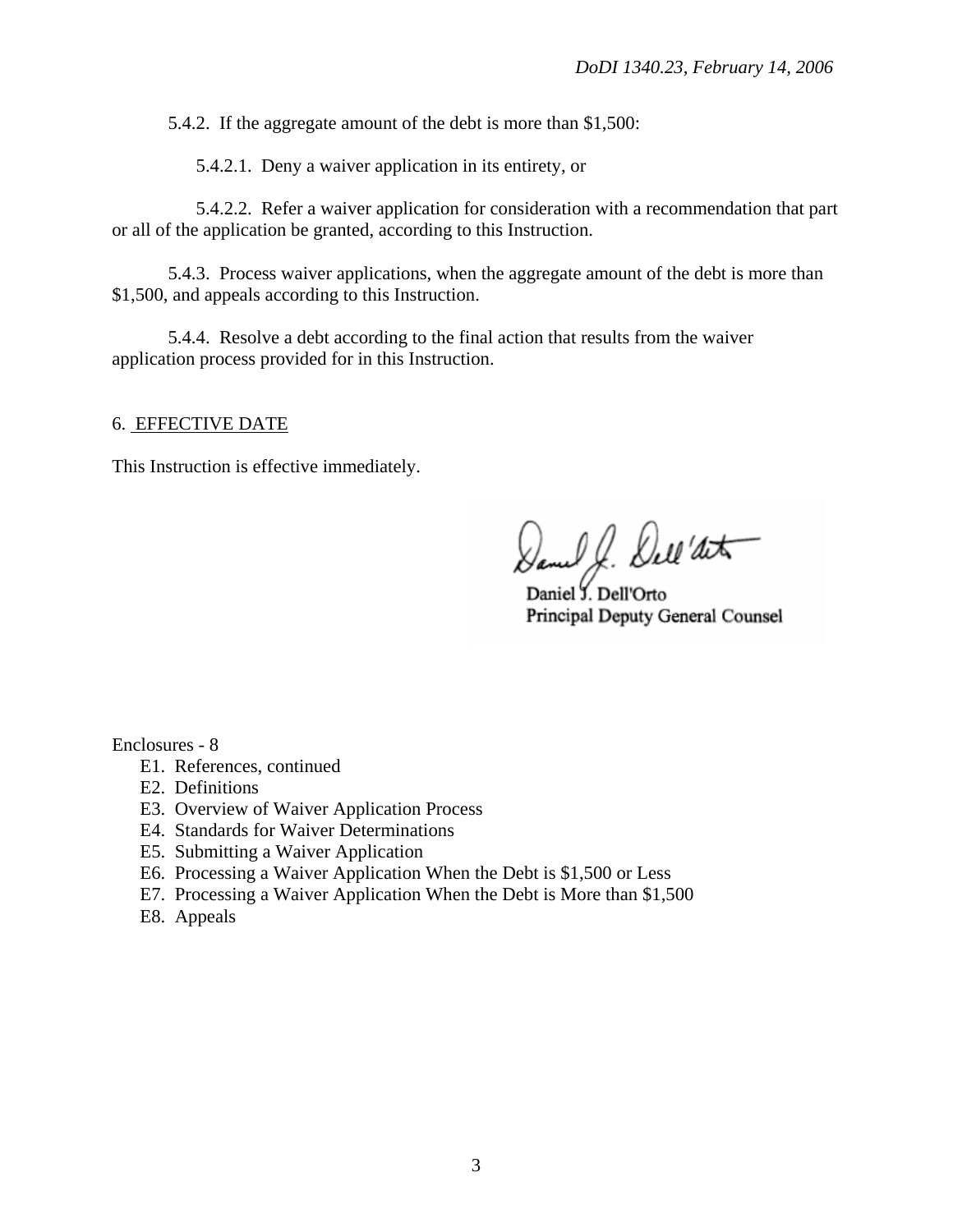## E1. ENCLOSURE 1

## REFERENCES, continued

- (e) Section 2104 of title 5, United States Code
- (f) Section 2105 of title 5, United States Code
- (g) Sections 552 and 552a of title 5, United States Code
- (h) DoD Directive 1340.20, "Settling Personnel and General Claims and Processing Advance Decision Requests," July 14, 2003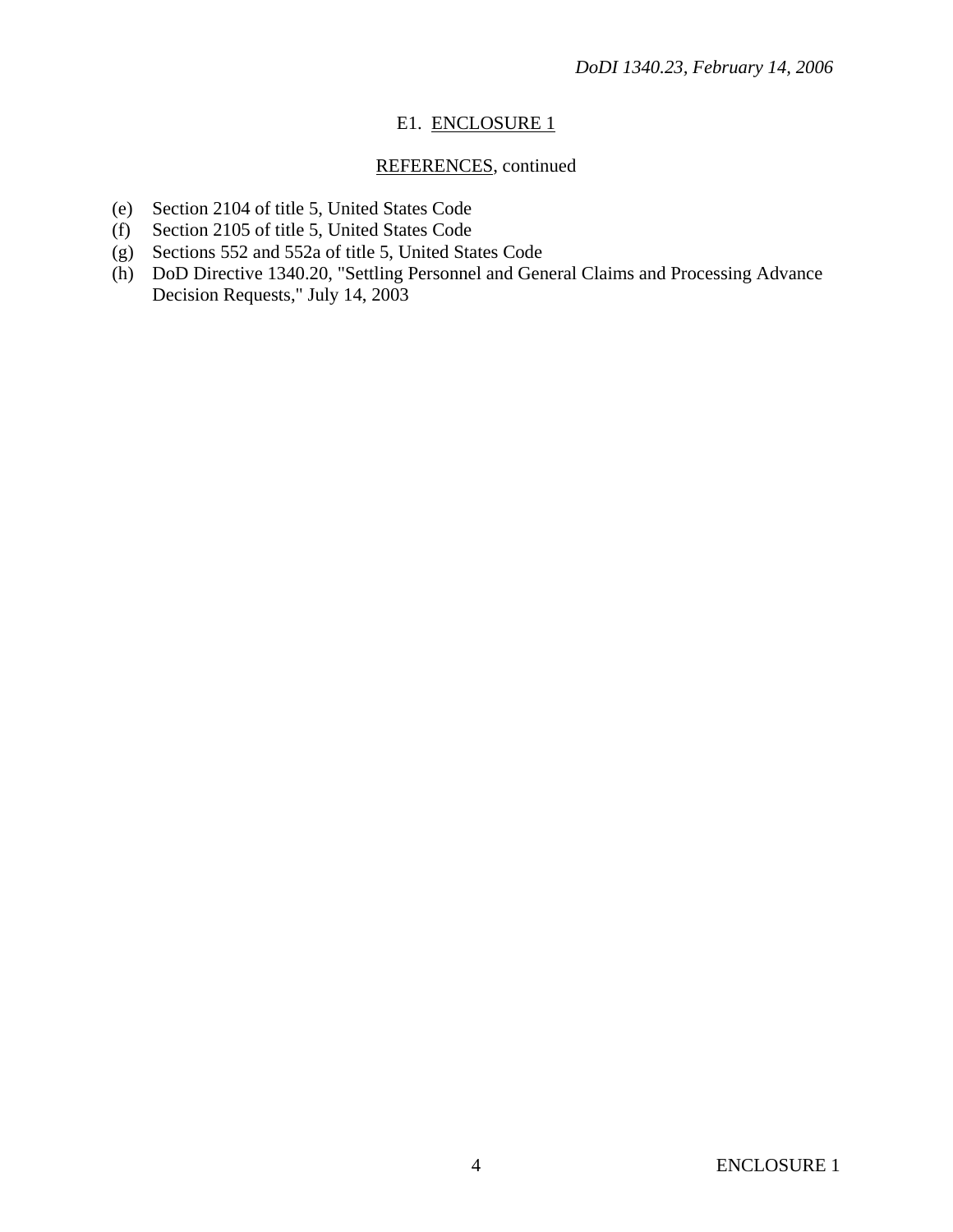#### E2. ENCLOSURE 2

#### DEFINITIONS

#### E2.1. DEFINED TERMS

 E2.1.1. Committee. The person or persons invested, by order of a proper court, with the guardianship of a minor or incompetent person and/or the estate of a minor or incompetent person.

 E2.1.2. Component Concerned. The agency/activity (as well as the official designated by the Head of the agency/activity) required to perform the function or take the action indicated or that notifies the individual of the debt that is the subject of a waiver application.

 E2.1.3. Debt. An amount an individual owes the Government as the result of erroneous payments of pay and allowances (including travel and transportation allowances) to or on behalf of members of the Uniformed Services or civilian DoD employees.

 E2.1.4. Employee. A person who is or was an officer or employee as defined in Sections 2104 and 2105 of title 5, United States Code (U.S.C.) (References (e) and (f)).

 E2.1.5. Erroneous Payment. A payment that is not in compliance with applicable laws or regulations.

 E2.1.6. Final Action. A finding by the appropriate official under this Instruction concerning a waiver application from which there is no right to appeal or request reconsideration, or for which the time limit prescribed in this Instruction for submitting an appeal or request for reconsideration has expired without such a submission.

E2.1.7. Member. A member or former member of the Uniformed Services.

 E2.1.8. Waiver Application. A request that the United States relinquish its claim against an individual for a debt resulting from erroneous payments of pay or allowances (including travel and transportation allowances) under References (b) through (d).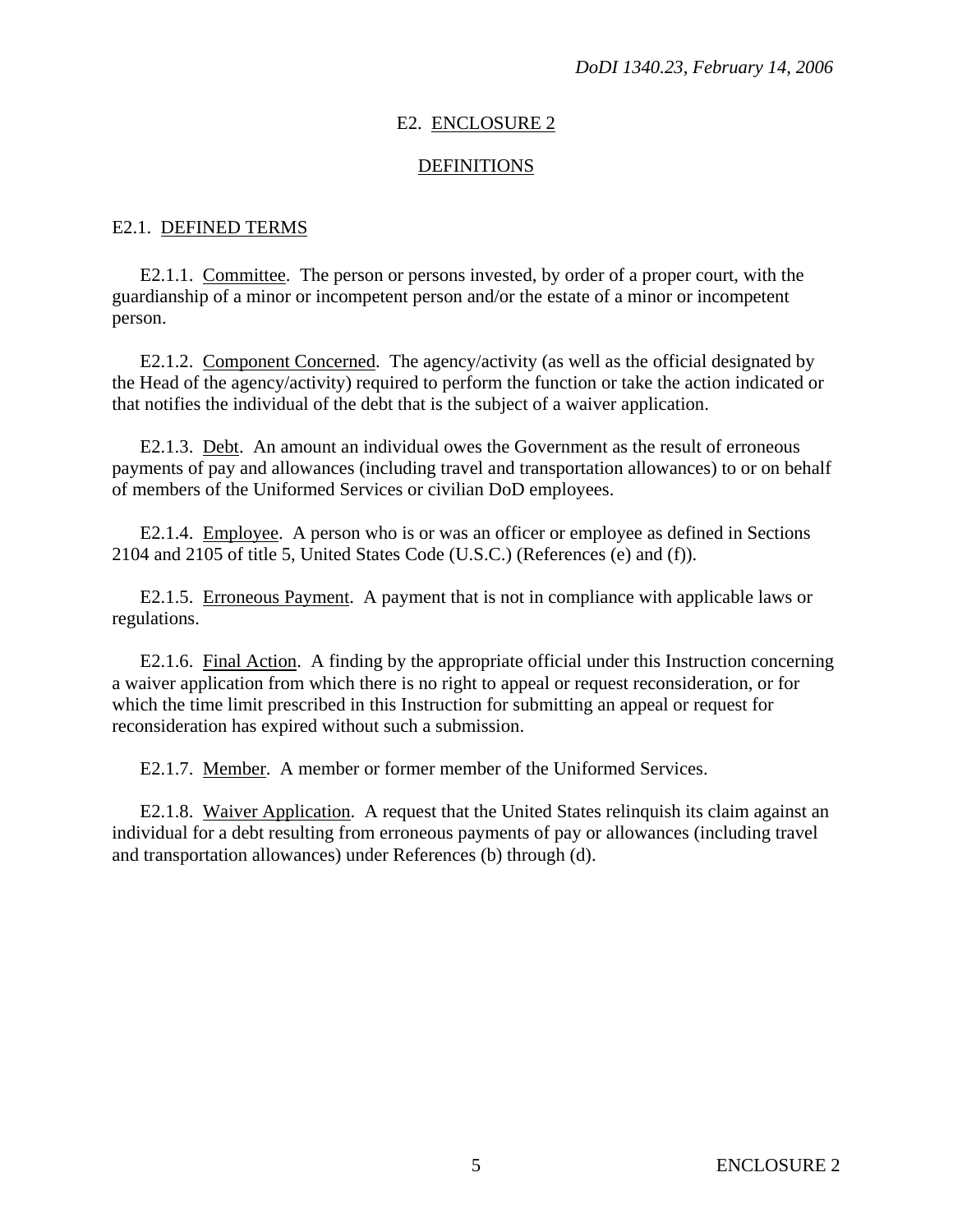# E3. ENCLOSURE 3

## OVERVIEW OF WAIVER APPLICATION PROCESS

## E3.1.STANDARDS FOR WAIVER DETERMINATIONS

The standards that must be applied in determining whether all or part of a waiver application should be granted or denied are at Enclosure 4.

## E3.2. SUBMITTING A WAIVER APPLICATION

The DoD Components shall ensure, if applicable, the submission and filing of waiver applications/appeals satisfy the requirements of 5 U.S.C. 552a (Reference (g)). The procedures an applicant must follow to submit a waiver application are at Enclosure 5.

#### E3.3. PROCESSING A WAIVER APPLICATION WHEN THE DEBT IS \$1,500 OR LESS

The procedures a DoD Component must follow in processing a waiver application when the debt is \$1,500 or less are at Enclosure  $6<sup>1</sup>$ .

## E3.4. PROCESSING A WAIVER APPLICATION WHEN THE DEBT IS MORE THAN \$1,500

The procedures a DoD Component must follow in processing a waiver application when the debt is more than \$1,500 are at Enclosure 7.

## E3.5. APPEALS

The DoD Components shall ensure, if applicable, the submission and filing of waiver applications/appeals satisfy the requirements of Reference (g). The procedures for appealing initial determinations are at Enclosure 8.

## E3.6. REFUND OF REPAID DEBTS THAT ARE SUBSEQUENTLY WAIVED

When a final action waives all or part of a debt that has been repaid, the waiver application shall be interpreted as an application for a refund and the Component concerned shall, to the extent of the waiver, refund the amount repaid.

<u>.</u>

<sup>&</sup>lt;sup>1</sup> Contact the appropriate non-DoD Component for the procedures it follows in processing a waiver application.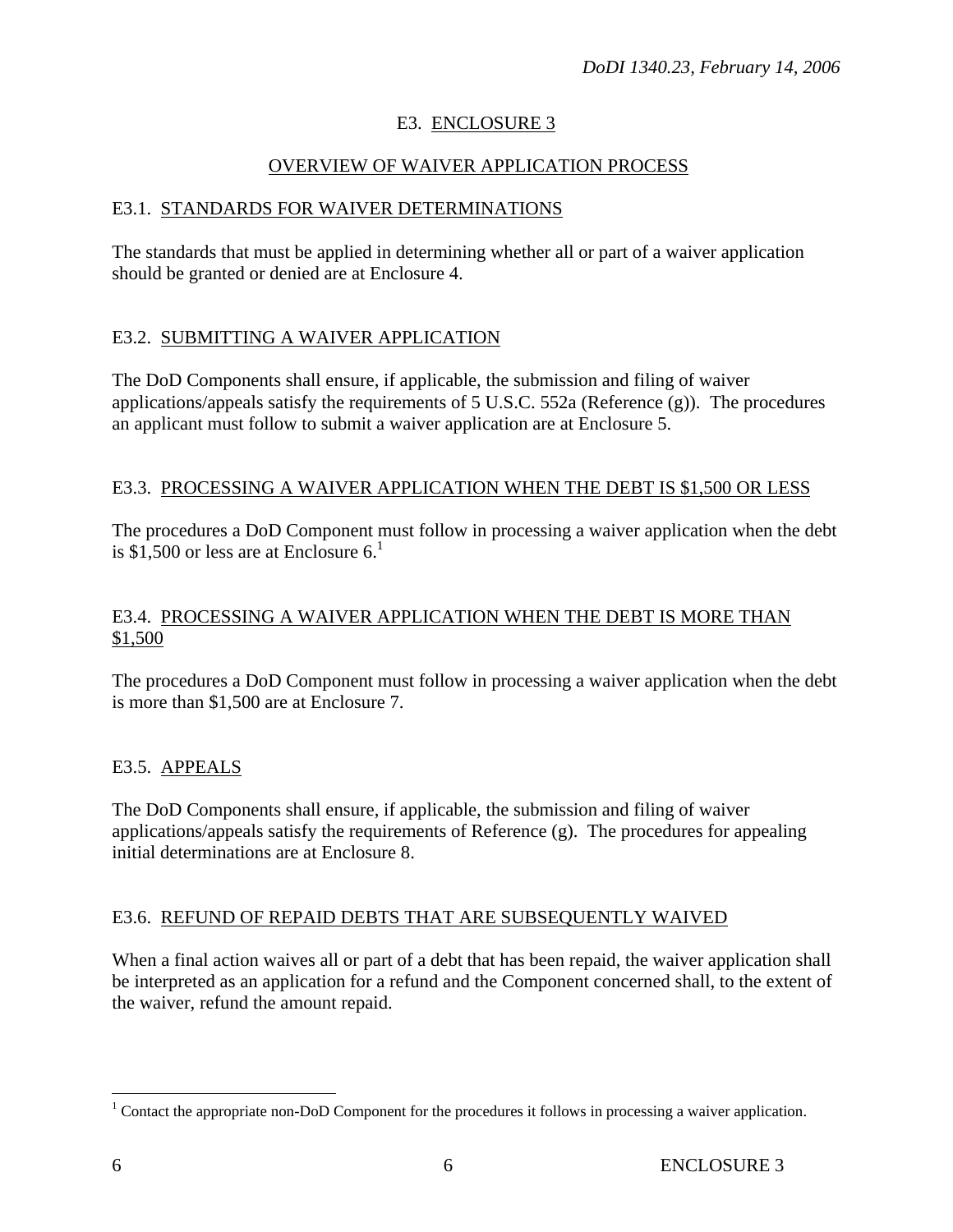## E3.7. PUBLICATION

The Director, DOHA or designee shall make redacted copies of responses to requests for reconsideration available for public inspection and copying at the DOHA's public reading room and on the worldwide web according to Reference (g).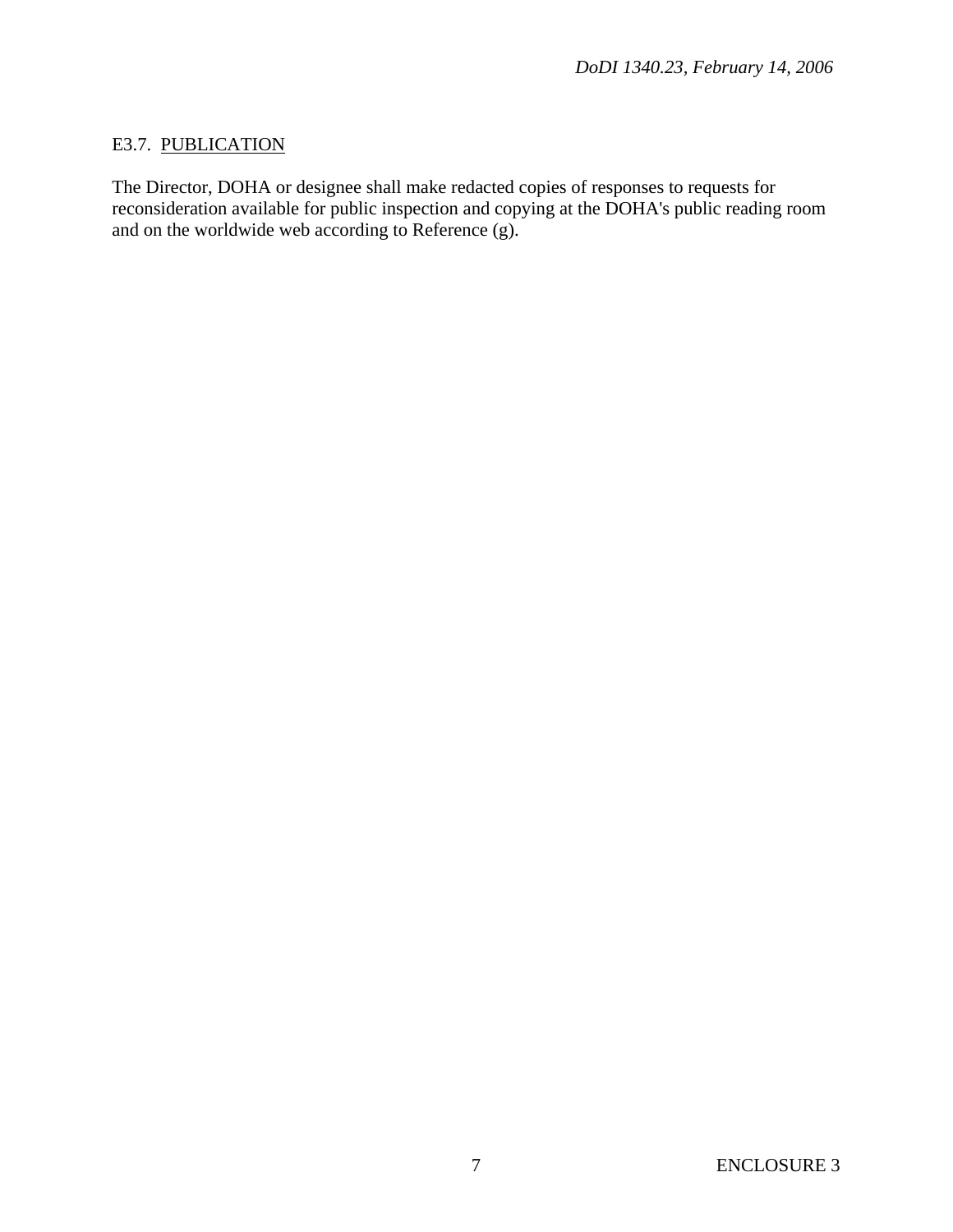#### E4. ENCLOSURE 4

#### STANDARDS FOR WAIVER DETERMINATIONS

#### E4.1. STANDARDS

 E4.1.1.Generally, persons who receive a payment erroneously from the Government acquire no right to the money. They are bound in equity and good conscience to make restitution. If a benefit is bestowed by mistake, no matter how careless the act of the Government may have been, the recipient must make restitution. In theory, restitution results in no loss to the recipient because the recipient received something for nothing. However, References (b) through (d) provide authority to waive, under certain conditions debts individuals owe the Government that are the result of erroneous payments of pay and allowances (including travel and transportation allowances). A waiver is not a matter of right. It is available to provide relief as a matter of equity, if the circumstances warrant.

 E4.1.2. Debts may be waived only when collection would be against equity and good conscience and would not be in the best interests of the United States. There must be no indication the erroneous payment was solely or partially the result of the fraud, misrepresentation, fault, or lack of good faith of the applicant.

 E4.1.3. The fact that an erroneous payment is solely the result of administrative error or mistake on the part of the Government is not sufficient basis in and of itself for granting a waiver.

 E4.1.4. A waiver usually is not appropriate when a recipient knows, or reasonably should know, that a payment is erroneous. The recipient has a duty to notify an appropriate official and to set aside the funds for eventual repayment to the Government, even if the Government fails to act after such notification.

 E4.1.5. A waiver generally is not appropriate when a recipient of a significant unexplained increase in pay or allowances, or of any other unexplained payment of pay or allowances, does not attempt to obtain a reasonable explanation from an appropriate official. The recipient has a duty to ascertain the reason for the payment and to set aside the funds in the event that repayment should be necessary.

 E4.1.6. A waiver may be inappropriate in cases where a recipient questions a payment (which ultimately is determined to be erroneous) and is mistakenly advised by an appropriate official that the payment is proper, if under the circumstances the recipient knew or reasonably should have known that the advice was erroneous.

 E4.1.7. Financial hardship is not a factor for consideration in determining whether a waiver is appropriate.

E4.1.8. Waiver determinations under these standards depend on the facts in each case.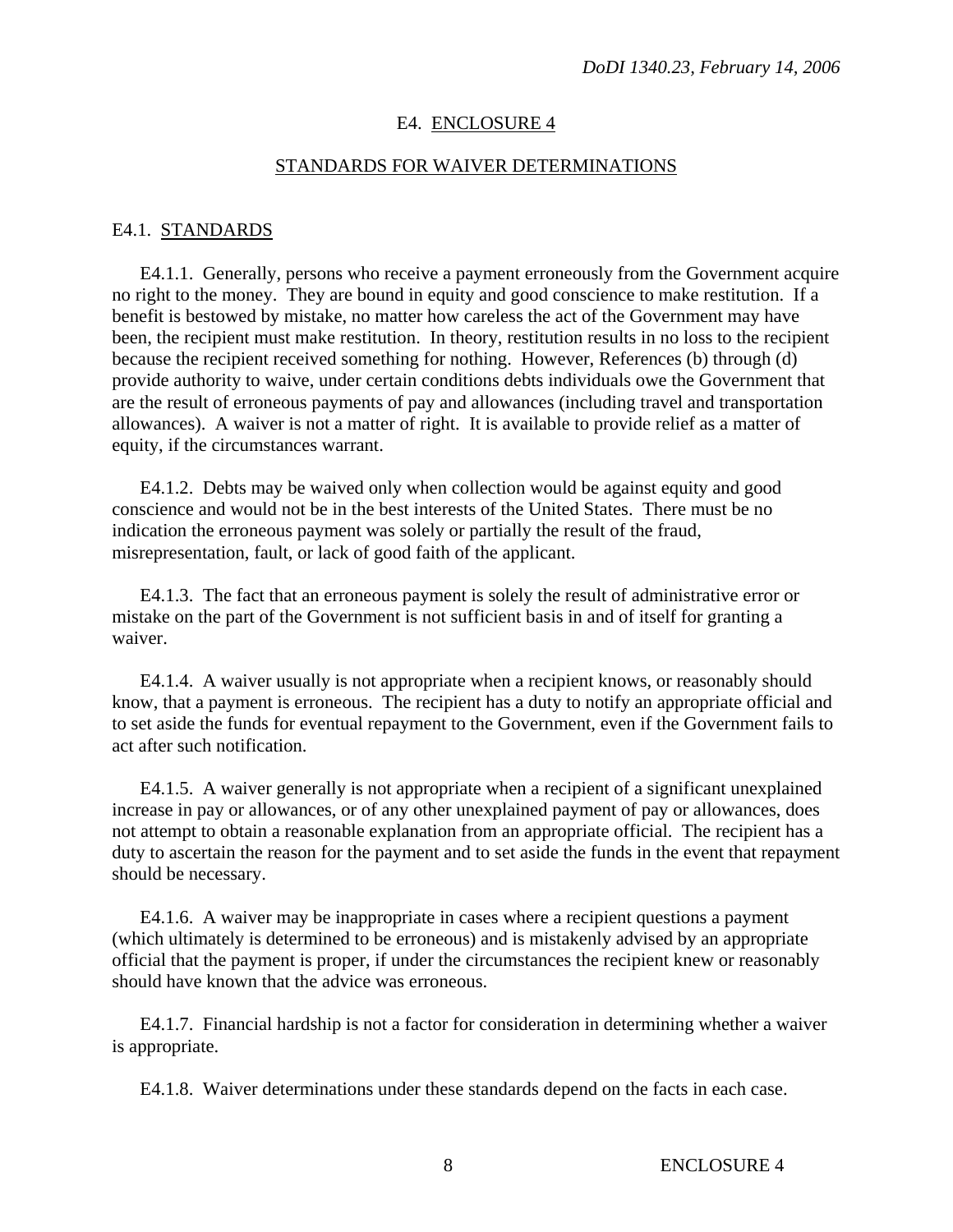## E5. ENCLOSURE 5

## SUBMITTING A WAIVER APPLICATION

## E5.1. WHO MAY APPLY FOR WAIVER

Any person ("applicant") from whom collection is sought for a debt resulting from erroneous payments of pay or allowances (including travel and transportation allowances) may submit a waiver application under References (b) through (d). Additionally, an authorized official of the Component concerned, or the Director, DOHA or designee may initiate a waiver application during the processing of a claim under DoD Directive 1340.20 (Reference (h)).

#### E5.2. WHERE TO SUBMIT A WAIVER APPLICATION

An applicant must submit a waiver application to the Component concerned according to the guidance provided by that Component. A waiver application submitted somewhere other than to the Component concerned does not stop the calculation of the time limit as discussed in section E5.6. It is the applicant's responsibility to submit the waiver application properly.

#### E5.3. FORMAT OF A WAIVER APPLICATION

An applicant must submit a waiver application in the format prescribed by the Component concerned. It must be written and signed by the applicant (in the case of an application on behalf of a minor or incompetent person, there are additional requirements explained at section E5.5.) or by the applicant's authorized agent or attorney (there are additional requirements explained at section E5.4.). In addition, the waiver application should include:

E5.3.1. The applicant's mailing address.

E5.3.2. The applicant's telephone number.

E5.3.3. The applicant's social security number when required by the Component concerned.

E5.3.4. The amount for which waiver is requested.

 E5.3.5. An explanation why a waiver should be granted under the standards explained at Enclosure 4.

E5.3.6. Copies of documents referred to in the application.

 E5.3.7. Statements (that are attested to be true and correct to the best of the individual's knowledge and belief) of the applicant or other persons in support of the application.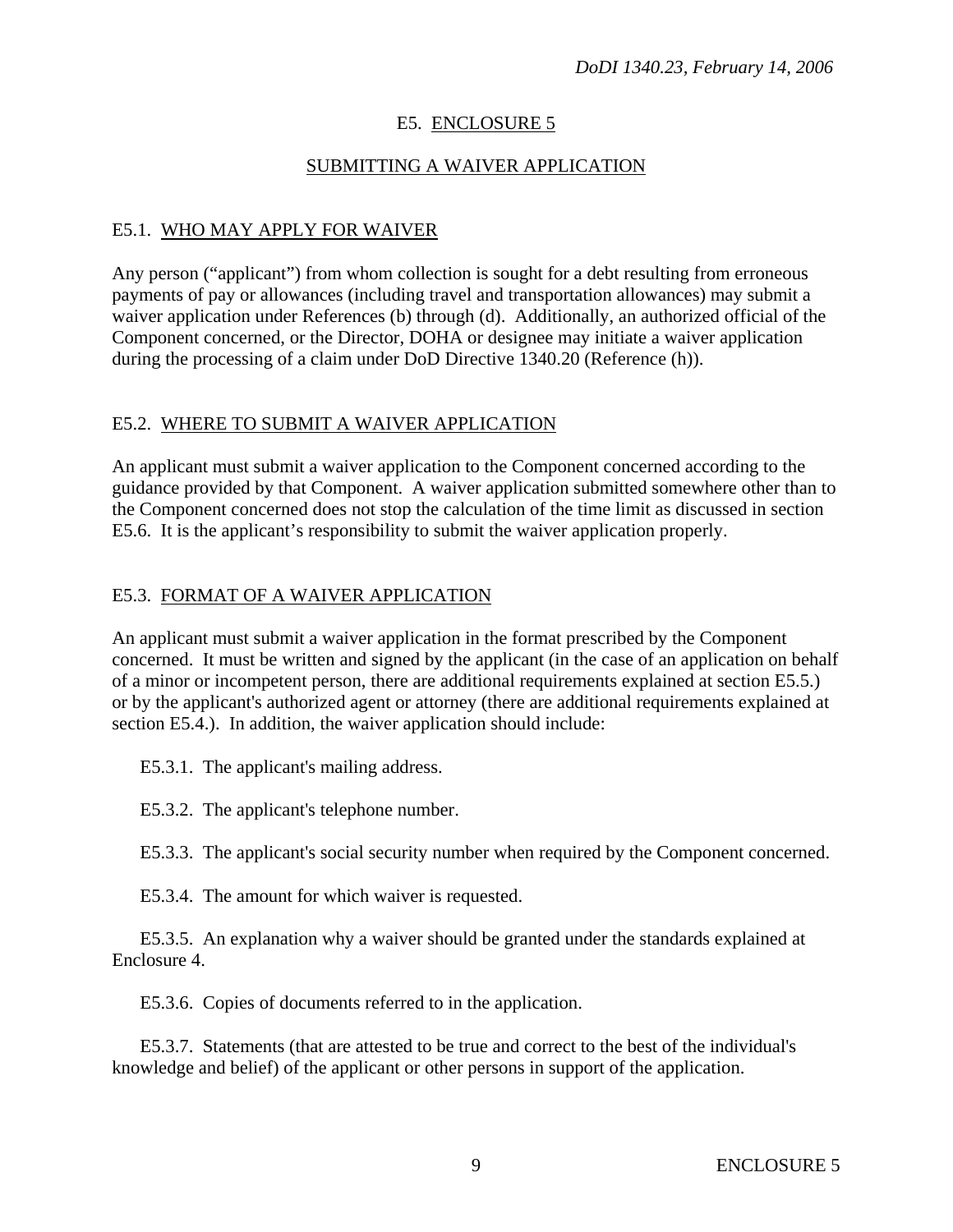## E5.4. WAIVER APPLICATION SUBMITTED BY AGENT OR ATTORNEY

In addition to the requirements in section E5.3., a waiver application submitted by the applicant's agent or attorney must include or have attached a duly executed power of attorney or other documentary evidence of the agent's or attorney's right to act for the applicant.

## E5.5. WAIVER APPLICATION SUBMITTED ON BEHALF OF A MINOR OR INCOMPETENT PERSON

In addition to the requirements in section E5.3.:

 E5.5.1. If a guardian or committee has not been appointed, a waiver application submitted on behalf of a minor or incompetent person must:

E5.5.1.1. State the applicant's relationship to the minor or incompetent person.

 E5.5.1.2. Provide the name and address of the person having care and custody of the minor or incompetent person.

 E5.5.1.3. Include an affirmation that any moneys received shall be applied to the use and benefit of the minor or incompetent person, and that the appointment of a guardian or committee is not contemplated.

 E5.5.2. If a guardian or committee has been appointed, a waiver application on behalf of a minor or incompetent person must include or have attached a certificate of the court showing the appointment and qualification of the guardian or committee.

## E5.6. WHEN TO SUBMIT A WAIVER APPLICATION

An applicant must submit a waiver application so that it is received by the Component concerned within three years after the erroneous payment is discovered. The date of discovery is the date it is definitely determined by an appropriate official that an erroneous payment has been made. The time limit is set by References (b) through (d), whichever applies. It may not be extended or waived. Although the issue of timeliness is usually raised on initial submission (as explained in section E6.2.), the issue may be raised at any point during the waiver application consideration process.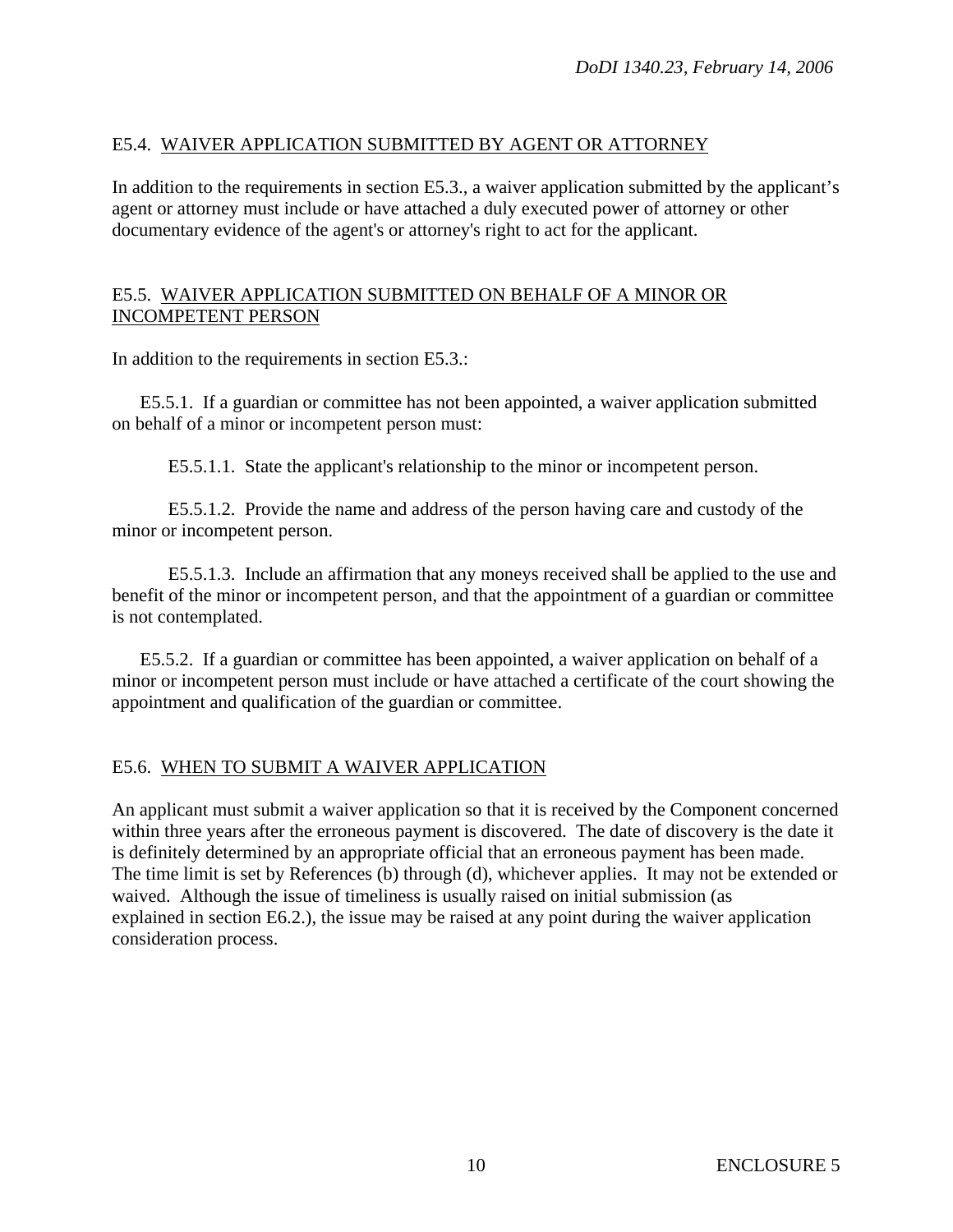## E6. ENCLOSURE 6

## PROCESSING A WAIVER APPLICATION WHEN THE DEBT IS \$1,500 OR LESS

## E6.1. INITIAL COMPONENT PROCESSING

Upon receipt of a waiver application, the Component concerned must:

E6.1.1. Date stamp the application on the date received.

 E6.1.2. Determine whether the application was received within three years after the discovery of the erroneous payment. If the application was not timely, follow the procedures in section E6.2.

E6.1.3. Investigate the circumstances relating to the erroneous payment.

 E6.1.4. Refer the application to the appropriate determining official (see section E6.3.) for consideration and an initial determination.

#### E6.2. UNTIMELY WAIVER APPLICATIONS

When the Component concerned determines that a waiver application was not received within three years after the erroneous payment was discovered, the Component must send the applicant a notice of untimely receipt.

E6.2.1. The notice must:

 E6.2.1.1. Cite the applicable statute and explain the reasons for the finding of untimely receipt.

 E6.2.1.2. State that the application was not received within the statutory time limit and may not be considered unless that finding is reversed on appeal.

 E6.2.1.3. Explain that the applicant may submit a rebuttal to the finding of untimely receipt (as explained in paragraph E6.2.2.).

E6.2.1.4. State that the statutory time limit may not be extended or waived.

 E6.2.2. An applicant may submit a written rebuttal, signed by the applicant or the applicant's agent or attorney, to a notice of untimely receipt. The Component concerned must receive the rebuttal within 30 days of the date of the notice and may grant an extension of up to an additional 30 days for good cause shown. The rebuttal should: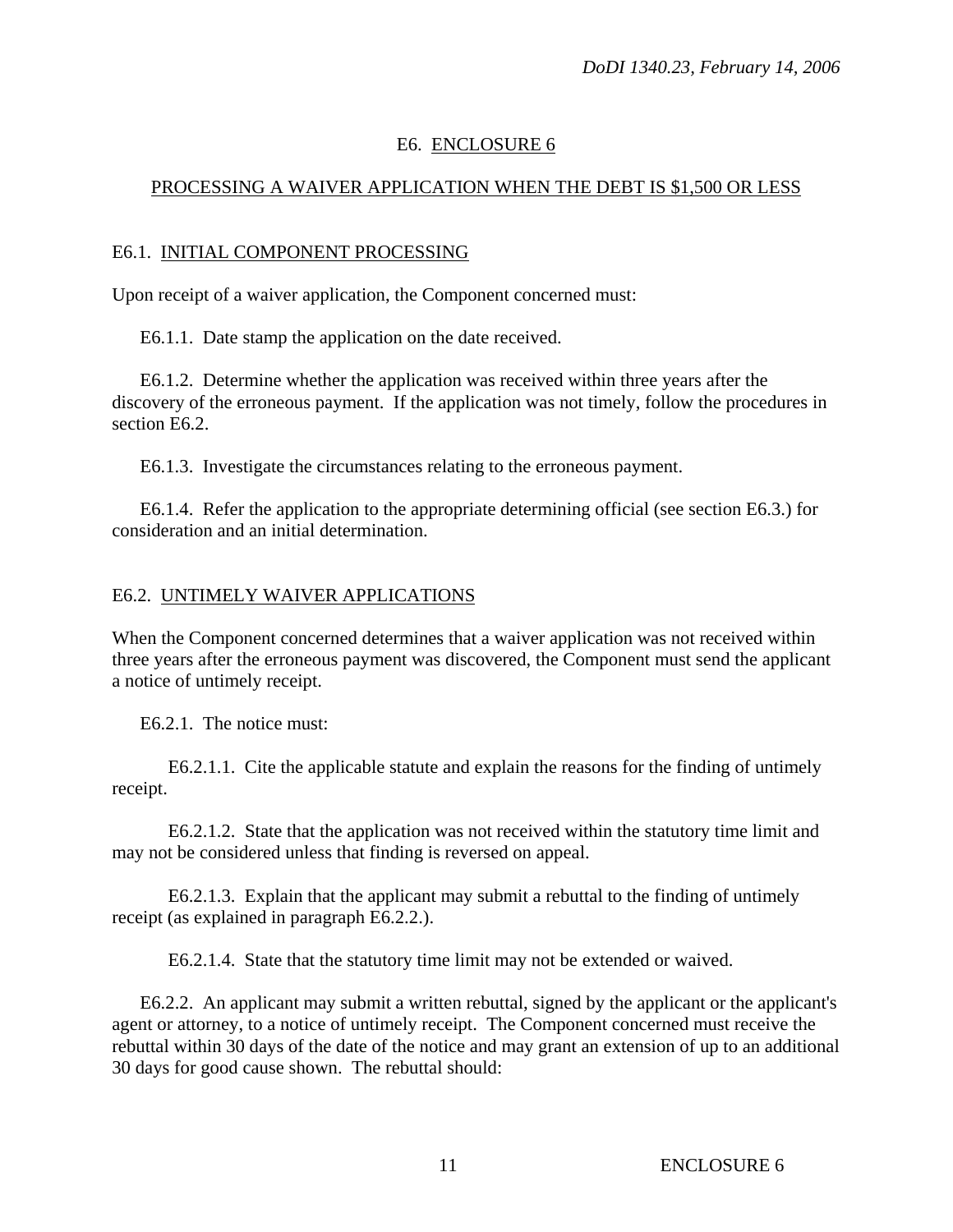E6.2.2.1. Explain the points of, and reasons for, disagreement with the notice.

E6.2.2.2. Have any documents referred to in the rebuttal attached.

 E6.2.2.3. Include or have attached statements (that are attested to be true and correct to the best of the individual's knowledge and belief) by the applicant or other persons in support of the rebuttal.

 E6.2.3. If the applicant does not submit a rebuttal within the time permitted, the notice of untimely receipt is a final action and the Component must return the application to the applicant with a notice that the finding is final and the application may not be considered.

E6.2.4. If the applicant submits a timely rebuttal, the Component must consider the rebuttal.

 E6.2.4.1. If the Component finds that the application was received within the required time limit, the Component must reverse its finding of untimely receipt, notify the applicant in writing, and process the application on its merits.

 E6.2.4.2. If the Component does not reverse the finding of untimely receipt, the Component must forward the record, including the application, notice of untimely receipt, and rebuttal, to the appropriate determining official (see paragraph E6.3.1.) for an initial determination on the issue of untimely receipt. The Component does not need to investigate the merits of the application before forwarding the record.

 E6.2.5. After making an initial determination on the issue of untimely receipt, the determining official must follow the procedures in section E6.4. In addition, if the determining official finds that the application was timely, the official may:

 E6.2.5.1. Return the application to the Component concerned for processing on its merits according to this Instruction, or

 E6.2.5.2. Consider the application and make an initial determination on its merits according to paragraph E6.3.2.

#### E6.3. INITIAL DETERMINATIONS

The standards in Enclosure 4 must be applied when considering the merits of a waiver application. After making an initial determination, the determining official must follow the procedures at section E6.4.

 E6.3.1. The officials listed and referred to in this Instruction as determining officials shall consider waiver applications and take the appropriate action described in paragraph E6.3.2. These officials are identified as follows: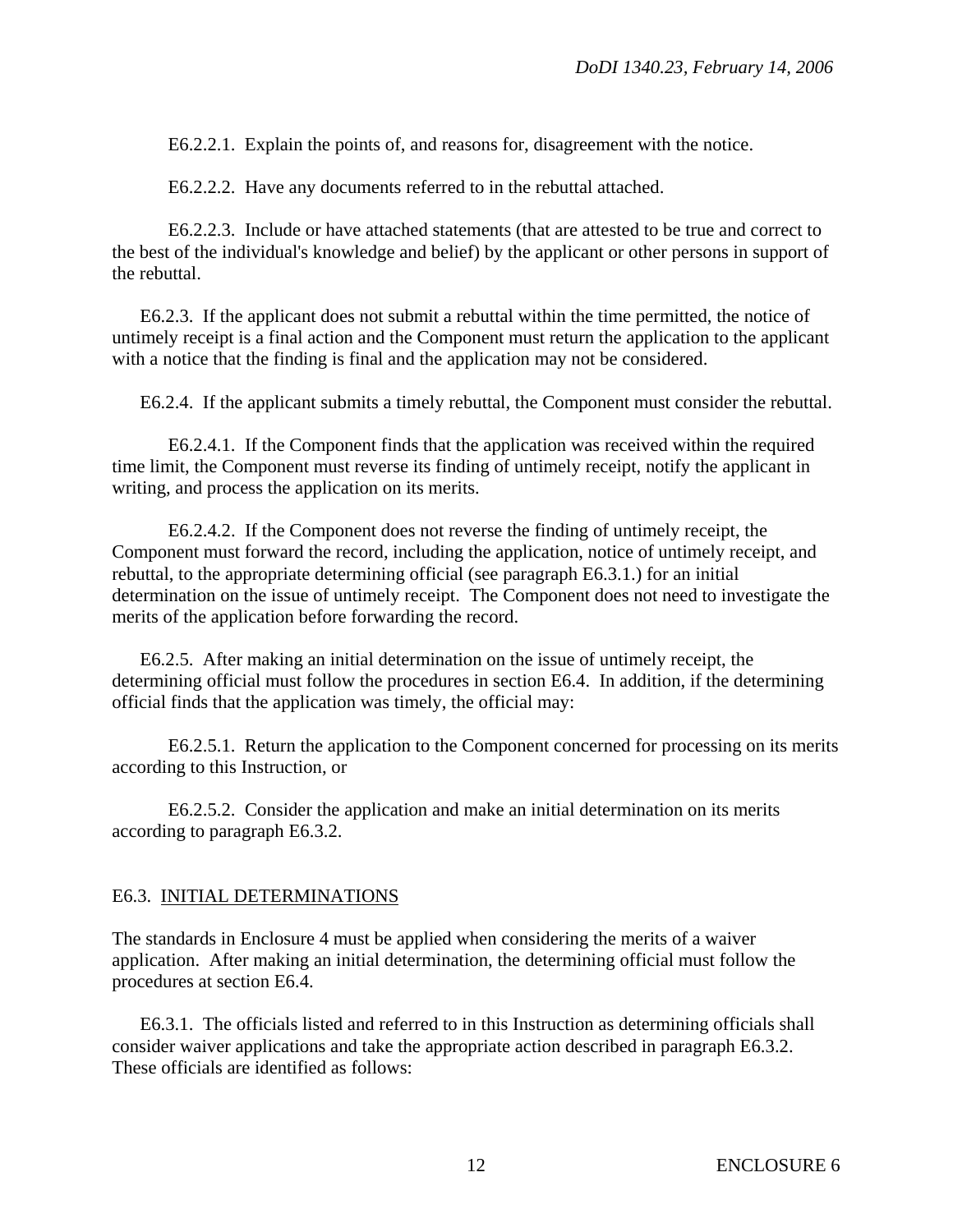E6.3.1.1. The Head of a non-DoD Component or designee for debts of Uniformed Services personnel resulting from that Component's activity.

 E6.3.1.2. The Director, DoDEA or designee for debts of civilian employees resulting from that Component's activity.

 E6.3.1.3. The Director, NSA or designee for debts resulting from that Component's activity.

 E6.3.1.4. The Director, DFAS or designee for debts resulting from the DoD Component activity not included in subparagraphs E6.3.1.2. and E6.3.1.3.

 E6.3.2. The officials listed in paragraph E6.3.1. may make an initial determination for the following:

 E6.3.2.1. Whether or not a waiver application was received within three years after the discovery of the erroneous payment.

E6.3.2.2. Deny a waiver application in its entirety.

E6.3.2.3. Grant all or part of a waiver application.

## E6.4. PROCESSING AFTER AN INITIAL DETERMINATION

After making an initial determination, the determining official must:

E6.4.1. Notify the applicant. The notification must explain:

E6.4.1.1. The determination and the reasons for it.

 E6.4.1.2. The appropriate Component action to resolve the debt as a consequence of the determination if it is or becomes a final action (the finality of an initial determination is explained at section E6.5.).

 E6.4.1.3. The appeal process (as explained in Enclosure 8) if the determination does not grant the entire application or does not contain a finding of timely receipt.

 E6.4.2. Notify the Component concerned if the determining official is not an official of the Component concerned when and if the determination is a final action. The notice must explain:

E6.4.2.1. The determination and its reasons.

 E6.4.2.2. The appropriate Component action to resolve the debt as a consequence of the determination.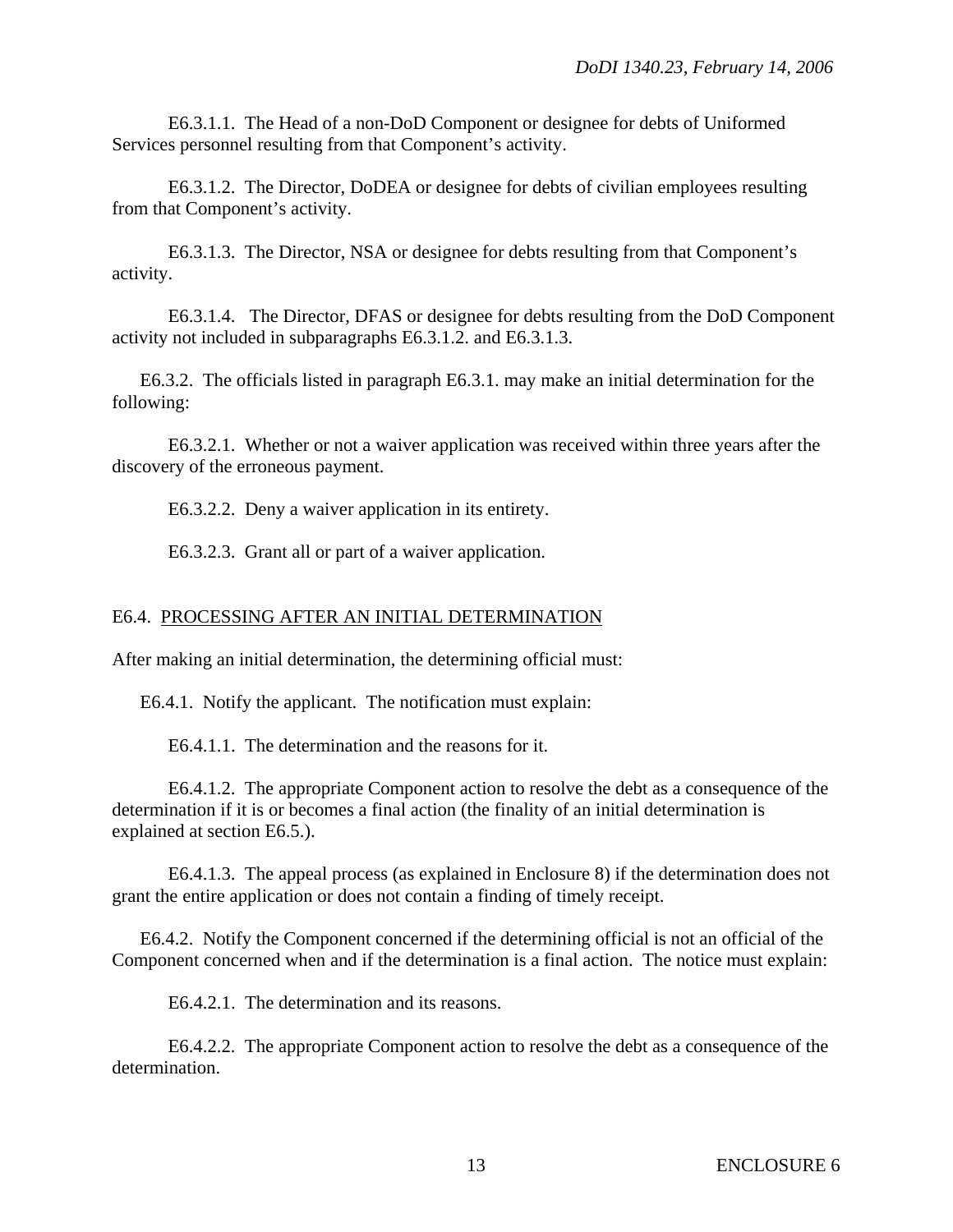## E6.5. WHEN AN INITIAL DETERMINATION IS FINAL

A final action is an initial determination that grants the entire waiver application or finds that the application was timely received. Also, an initial determination (including one of untimely receipt) is a final action if the determining official does not receive an appeal within 30 days of the date of the initial determination (plus any extension of up to 30 additional days granted by the determining official for good cause shown).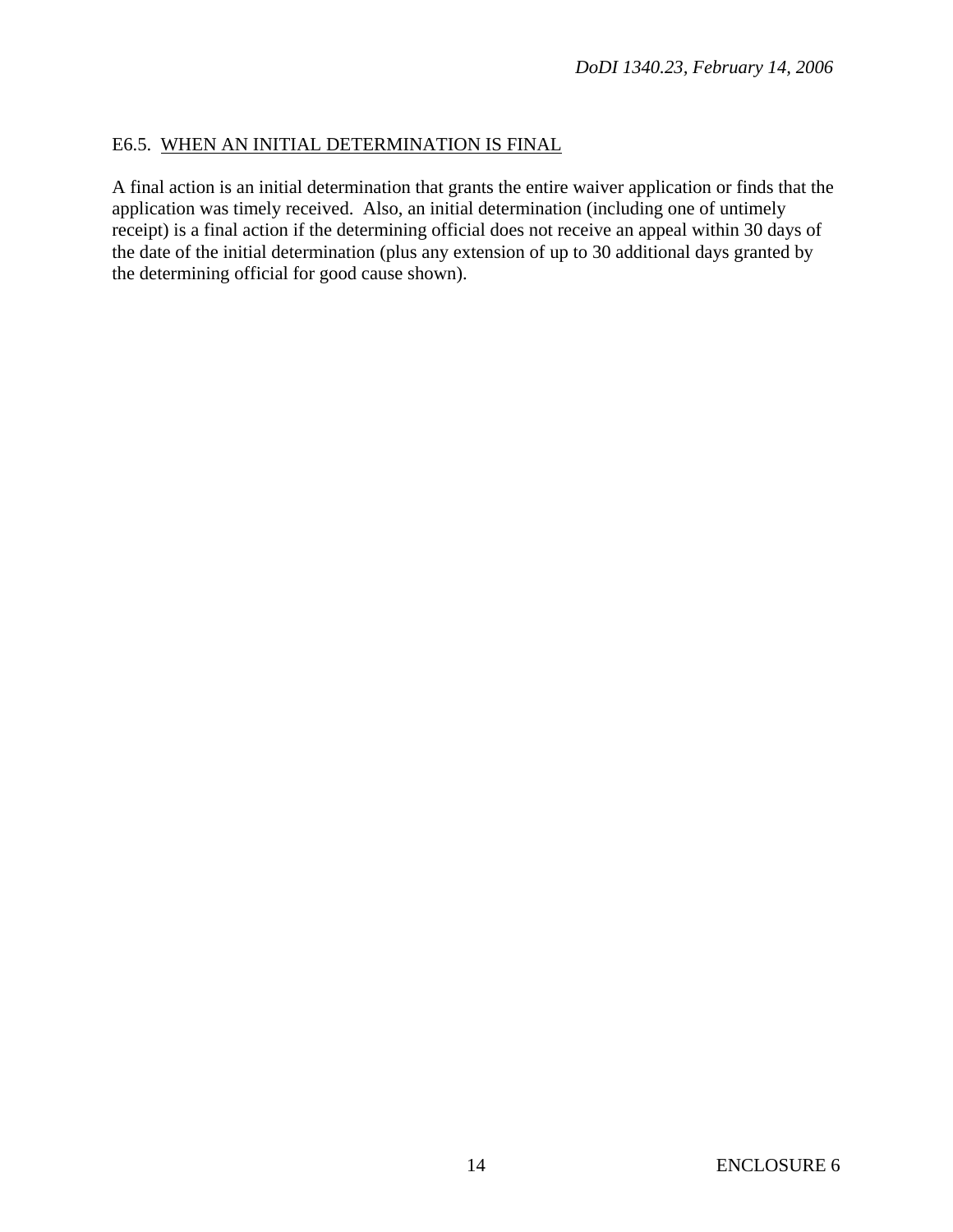## E7. ENCLOSURE 7

## PROCESSING A WAIVER APPLICATION WHEN THE DEBT IS MORE THAN \$1,500

#### E7.1. INITIAL COMPONENT PROCESSING

Upon receipt of a waiver application, the Component concerned must:

E7.1.1. Date stamp the application on the date received.

 E7.1.2. Determine whether the application was received within three years after the discovery of the erroneous payment. If the application was not timely, follow the procedures in section E7.2.

E7.1.3. Investigate the circumstances relating to the erroneous payment.

 E7.1.4. Refer the waiver application to the appropriate determining official (see section E6.3.) who after applying the standards in Enclosure 4 may either:

 E7.1.4.1. Deny the application in its entirety, if appropriate, and follow the procedures in section E6.4., or

 E7.1.4.2. Refer the application with a recommendation that part or all of the application be granted to the DOHA for consideration and an initial determination under section E7.3. The determining official must send the entire record and prepare and submit a recommendation and administrative report (as explained in sections E7.4. and E7.5.) with the application.

#### E7.2. UNTIMELY WAIVER APPLICATIONS

When the Component concerned determines that a waiver application was not received within three years after the erroneous payment was discovered, the Component must send the applicant a notice of untimely receipt.

E7.2.1. The notice must:

 E7.2.1.1. Cite the applicable statute and explain the reasons for the finding of untimely receipt.

 E7.2.1.2. State that the application was not received within the statutory time limit and may not be considered unless that finding is reversed on appeal.

 E7.2.1.3. Explain that the applicant may submit a rebuttal to the finding of untimely receipt (as explained in paragraph E7.2.2.).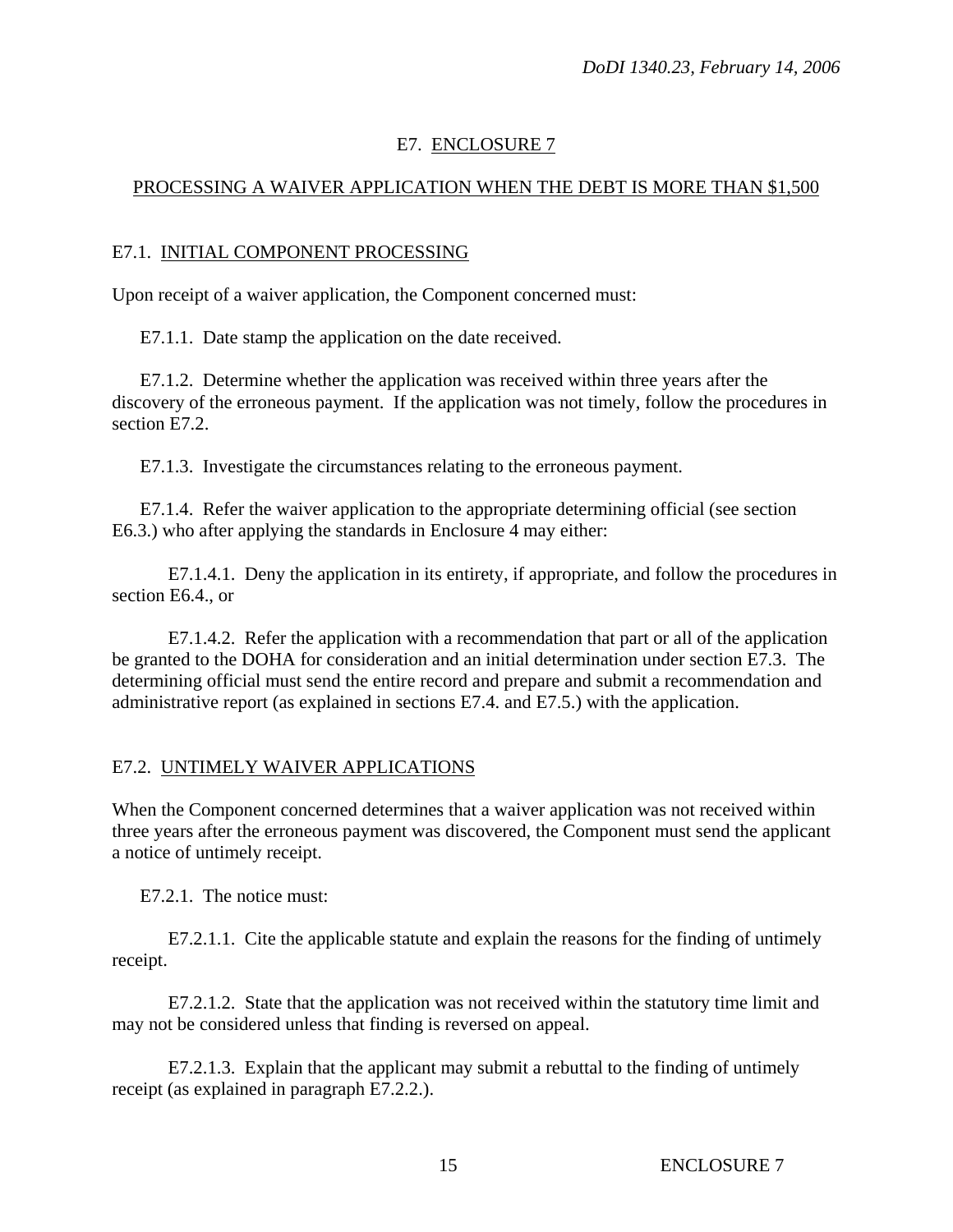E7.2.1.4. State that the statutory time limit may not be extended or waived.

E7.2.2. An applicant may submit a written rebuttal, signed by the applicant or the applicant's agent or attorney, to a notice of untimely receipt. The Component concerned must receive the rebuttal within 30 days of the date of the notice and may grant an extension of up to an additional 30 days for good cause shown. The rebuttal should:

E7.2.2.1. Explain the points of, and reasons for, disagreement with the notice.

E7.2.2.2. Have any documents referred to in the rebuttal attached.

 E7.2.2.3. Include or have attached statements (that are attested to be true and correct to the best of the individual's knowledge and belief) by the applicant or other persons in support of the rebuttal.

 E7.2.3. If the applicant does not submit a rebuttal within the time permitted, the notice of untimely receipt is a final action and the Component must return the application to the applicant with a notice that the finding is final and the application may not be considered.

E7.2.4. If the applicant submits a timely rebuttal, the Component must consider the rebuttal:

 E7.2.4.1. If the Component finds that the application was received within the required time limit, the Component must reverse its finding of untimely receipt, notify the applicant in writing, and process the application on its merits.

 E7.2.4.2. If the Component does not reverse the finding of untimely receipt, the Component must forward the record, including the application, notice of untimely receipt, and rebuttal, to the appropriate determining official (see paragraph E6.3.1.) for an initial determination on the issue of untimely receipt. The Component does not need to investigate the merits of the application before forwarding the record.

 E7.2.5. After making an initial determination on the issue of untimely receipt, the determining official must follow the procedures in section E6.4. In addition, if the determining official finds that the application was timely, the official may:

 E7.2.5.1. Return the application to the Component concerned for processing on the merits according to this Instruction, or

 E7.2.5.2. Make a recommendation to the DOHA to grant all or part of the application as described in sections E7.4.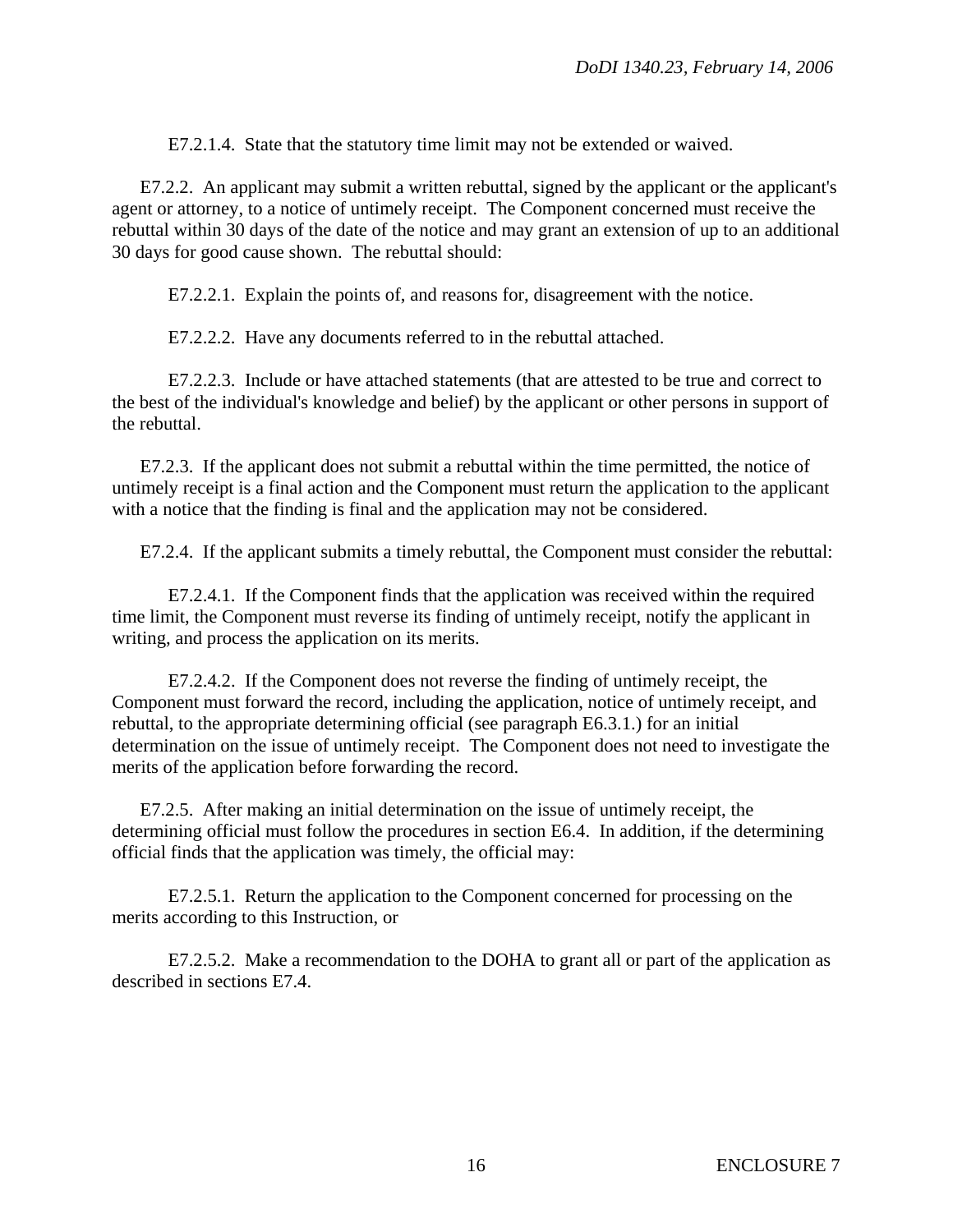## E7.3. INITIAL DETERMINATIONS

The standards in Enclosure 4 must be applied when considering the merits of a waiver application. After making an initial determination, the DOHA must follow the procedures at section E7.6. and may take the following actions regarding waiver applications referred under subparagraph E7.1.4.2. or E7.2.5.2.:

E7.3.1. Make an initial determination denying a waiver application in its entirety; or

E7.3.2. Make an initial determination granting all or part of a waiver application.

## E7.4. RECOMMENDATION TO THE DOHA TO GRANT ALL OR PART OF AN APPLICATION

Referrals to the DOHA must include the entire record along with the recommendation and administrative report described in section E7.5. The record and the report must be sent to:

> Defense Office of Hearings and Appeals Claims Division P.O. Box 3656 Arlington, VA 22203-1995

## E7.5. RECOMMENDATION AND ADMINISTRATIVE REPORT

The recommendation and administrative report required by section E7.4. must describe the recommended action (and its reasons) and the following:

 E7.5.1. The names and mailing addresses of each employee, member, or other person from whom collection is sought, or a statement that the person cannot reasonably be located.

 E7.5.2. The aggregate amount of the debt, including an itemization showing the elements of the aggregate amount.

E7.5.3. The date the erroneous payment was discovered.

 E7.5.4. The date the recipient was notified of the error and a statement of the erroneous amounts paid before and after receipt of such notice.

 E7.5.5. A summary of the facts and circumstances describing how the erroneous payment occurred; the recipient's knowledge of the erroneous nature of the payment; the steps taken by the recipient to bring the matter to the attention of the appropriate official; and the Component's response, if any.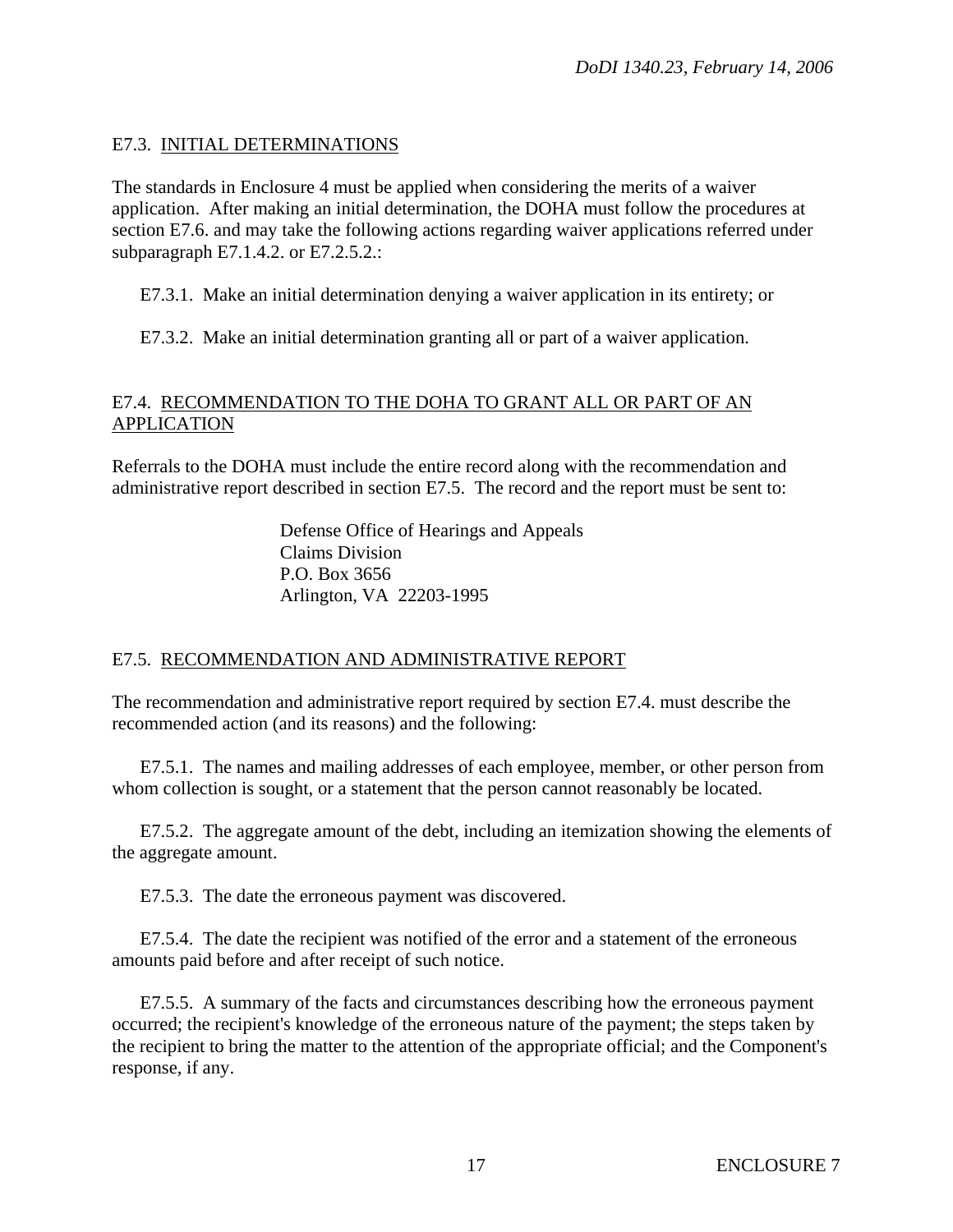E7.5.6. A finding of whether there is any indication of fraud, misrepresentation, fault, or lack of good faith on the part of the applicant and the reasons for such a finding.

 E7.5.7. Legible copies or the originals of supporting documents, such as leave and earnings statements, notifications of personnel actions, travel authorizations and vouchers, and military orders.

 E7.5.8. Statements (that are attested to be true and correct to the best of the individual's knowledge and belief) of the applicant or other persons in support of the application.

#### E7.6. PROCESSING AFTER AN INITIAL DETERMINATION

After making an initial determination, the DOHA must:

 E7.6.1. Notify the applicant if all or part of the waiver application is denied. The notification must explain:

E7.6.1.1. The determination and the reasons for it.

 E7.6.1.2. The appropriate Component action to resolve the debt as a consequence of the determination if it is or becomes a final action (the finality of an initial determination is explained at section E7.7.).

 E7.6.1.3. The appeal process (as explained in Enclosure 8) if the determination does not grant the entire application or does not contain a finding of timely receipt.

 E7.6.2. Notify the Component concerned when and if the determination is a final action. The notice must explain:

E7.6.2.1. The determination and its the reasons.

 E7.6.2.2. The appropriate Component action to resolve the debt as a consequence of the determination.

#### E7.7. WHEN AN INITIAL DETERMINATION IS FINAL

A final action is an initial determination that grants the entire waiver application or finds that the application was timely received. Also, an initial determination (including one of untimely receipt) is a final action if the determining official does not receive an appeal within 30 days of the date of the initial determination (plus any extension of up to 30 additional days granted by the determining official for good cause shown)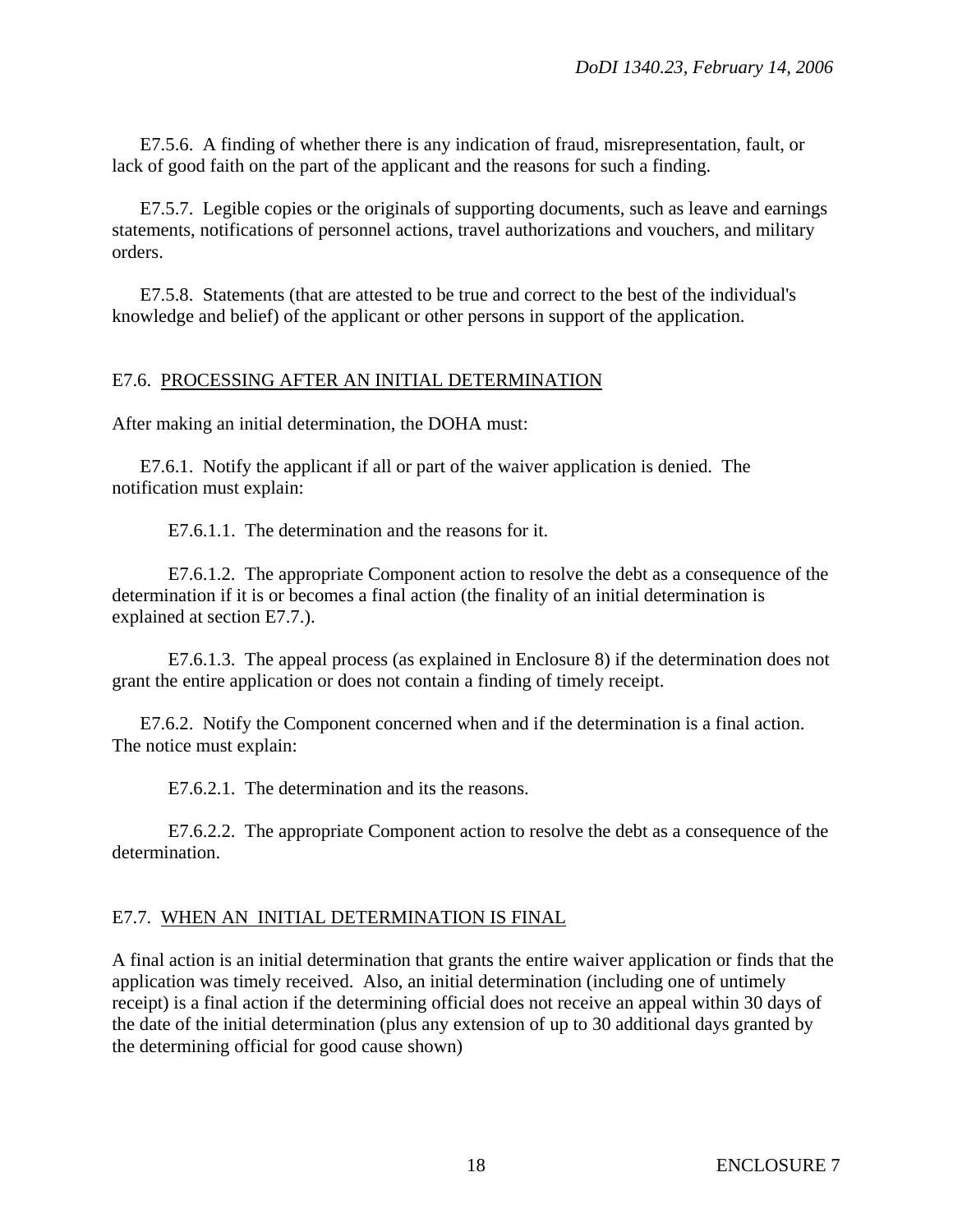#### E8. ENCLOSURE 8

#### APPEALS

#### E8.1. WHO MAY APPEAL

An applicant may appeal if an initial determination denies all or part of a waiver application or finds that the application was not received by the Component concerned within the time limit required by statute.

#### E8.2. WHEN AND WHERE TO SUBMIT AN APPEAL

 E8.2.1. When the determining official is not in the DOHA, the determining official must receive an applicant's appeal within 30 days of the date of the initial determination. The determining official may extend this period for up to an additional 30 days for good cause shown. No appeal may be accepted after this time has expired. The appeal shall be processed under the procedures in sections E8.3. through E8.11.

 E8.2.2. When the determining official is in the DOHA, the DOHA must receive an applicant's appeal within 30 days of the date of the initial determination. The DOHA may extend this period for up to an additional 30 days for good cause shown. No appeal may be accepted after this time has expired. The appeal shall be considered to be a request for reconsideration and shall be processed under the procedures in sections E8.12. through E8.17.

#### E8.3. CONTENT OF AN APPEAL

No specific format for an appeal is required however it must be written and signed by the applicant, the applicant's authorized agent, or the applicant's attorney. In addition, it should:

E8.3.1. Provide the applicant's mailing address.

E8.3.2. Provide the applicant's telephone number.

 E8.3.3. Provide the applicant's social security number when required by the Component concerned.

E8.3.4. Identify specific:

E8.3.4.1. Errors or omissions of material and relevant facts.

 E8.3.4.2. Legal or equitable (under the standards in Enclosure 4) considerations that were overlooked or misapplied.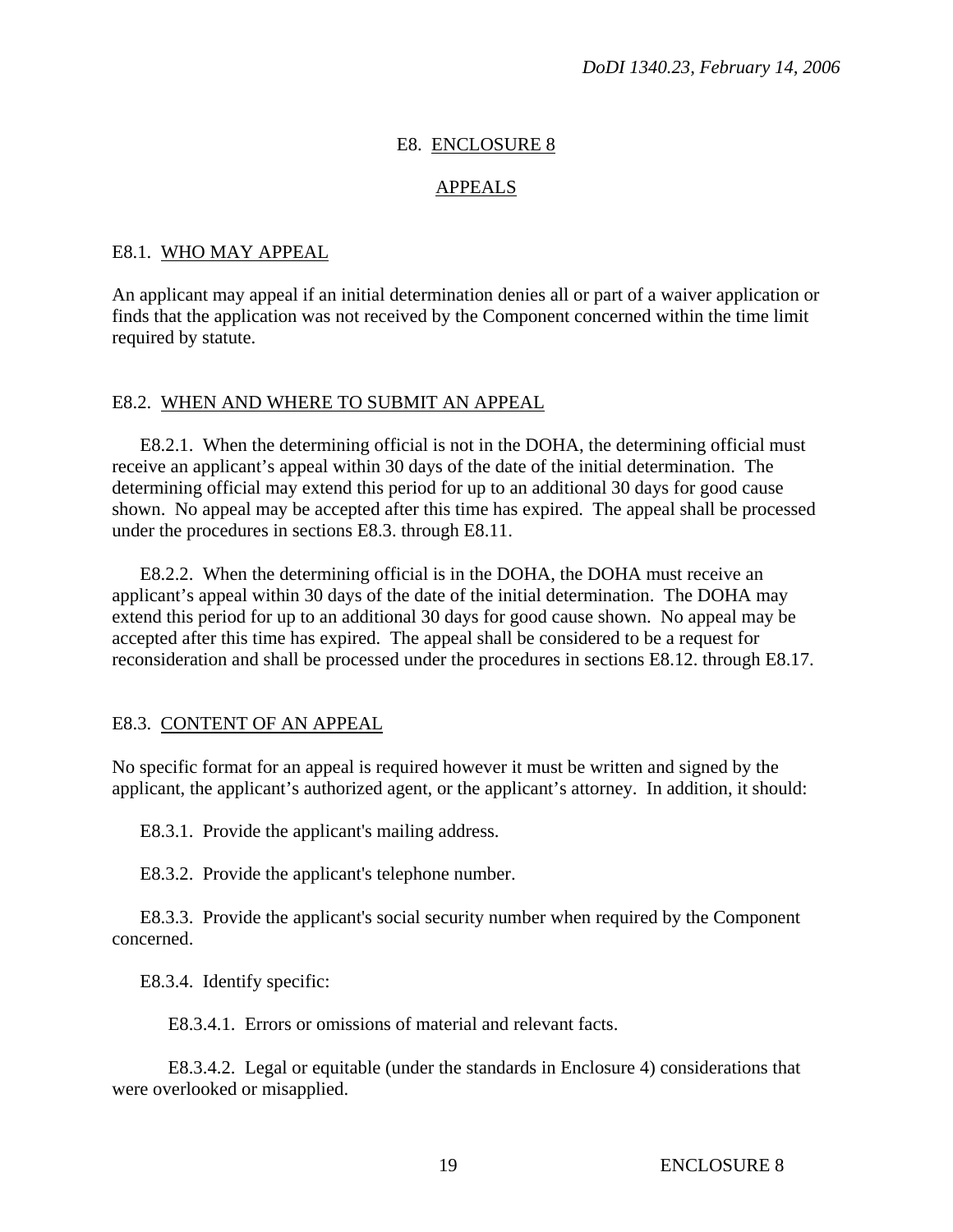E8.3.4.3. Conclusions that were arbitrary, capricious, or an abuse of discretion.

E8.3.5. Present evidence of the correct or additional facts alleged.

E8.3.6. Explain the reasons why the findings or conclusions should be reversed or modified.

E8.3.7. Have attached copies of documents referred to in the appeal.

 E8.3.8. Include or have attached statements (that are attested to be true and correct to the best of the individual's knowledge and belief) by the applicant or other persons in support of the appeal.

## E8.4. DETERMINING OFFICIAL'S REVIEW

The determining official must review an applicant's appeal, and affirm, modify, or reverse the initial determination.

 E8.4.1. When the determining official grants the entire waiver appeal or grants the application to the extent requested in the appeal after review of an appeal in a case involving a debt in the aggregate amount of \$1,500 or less, the determining official must notify the applicant in writing and the Component concerned if the determining official is not an official of the Component concerned. The notice must explain the appropriate action to resolve the debt. This is a final action.

 E8.4.2. When the determining official finds that the application was received within the time limit required by statute after review of an appeal concerning the untimely receipt of the waiver application, the determining official must notify the applicant in writing and take the appropriate action under paragraph E6.2.5. or paragraph E7.2.5., as appropriate.

 E8.4.3. In all other cases, the determining official must forward the appeal to the DOHA according to section E8.5. The determining official must prepare a recommendation and administrative report (as explained in section E8.6.) and send a copy of the administrative report to the applicant with a notice that the applicant may submit a rebuttal to the determining official (as explained in section E8.7.).

 E8.4.4. The determining official must date stamp the applicant's rebuttal on the date it is received.

## E8.5. SUBMISSION OF APPEAL TO THE DOHA

The determining official must send the entire record along with the recommendation and administrative report required by section E8.6. no earlier than 31 days after the date of the administrative report or the day after the applicant's rebuttal period, as extended, expires, to the following address: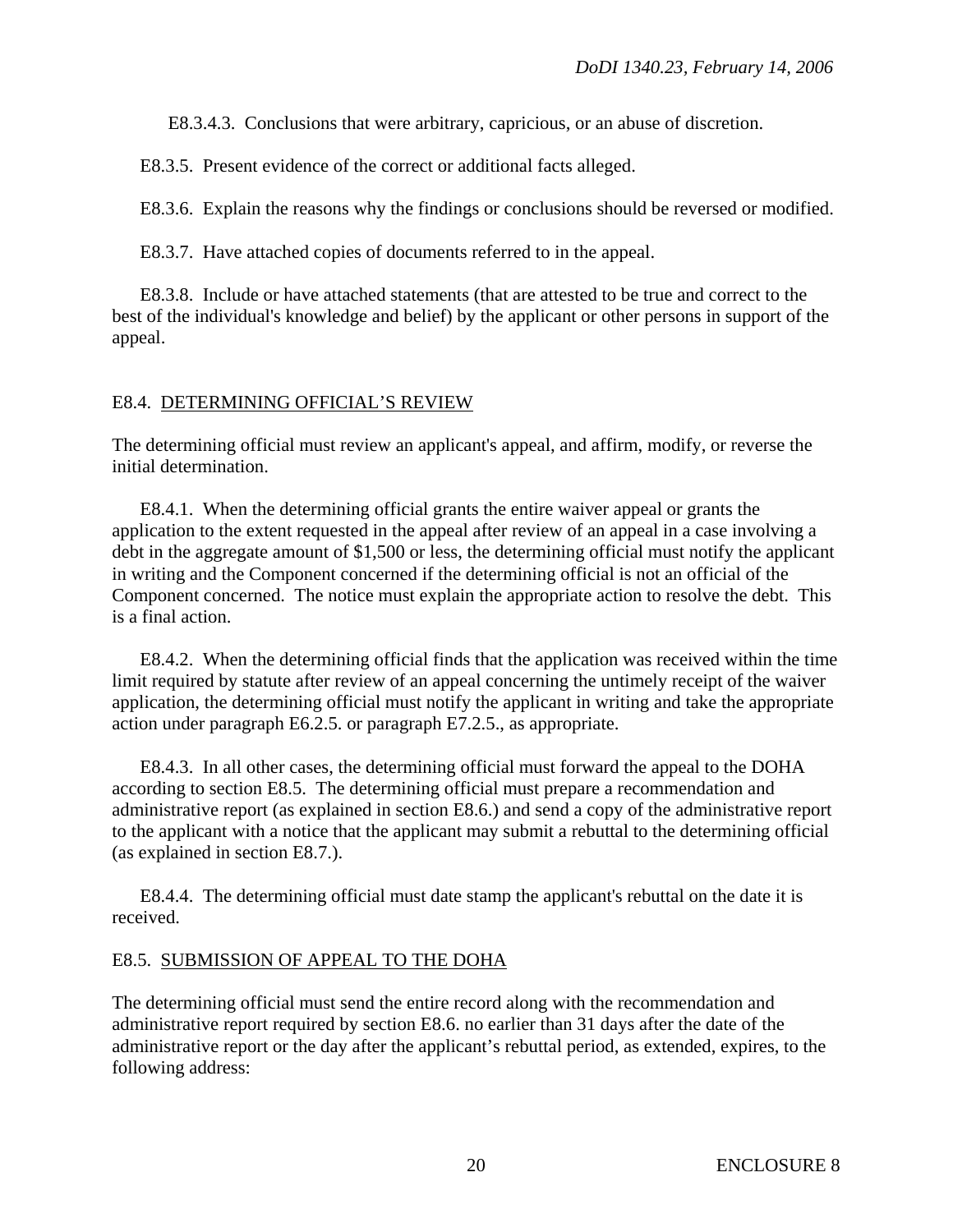Defense Office of Hearings and Appeals Claims Division P.O. Box 3656 Arlington, Virginia 22203-1995

## E8.6. RECOMMENDATION AND ADMINISTRATIVE REPORT

The recommendation and administrative report required by paragraph E8.4.3. must describe the recommended action (and its reasons) and include:

 E8.6.1. The names and mailing addresses of each employee, member, or other person from whom collection is sought, or a statement that the person cannot reasonably be located.

 E8.6.2. The aggregate amount of the debt, including an itemization showing the elements of the aggregate amount.

E8.6.3. The date the erroneous payment was discovered.

 E8.6.4. The date the recipient was notified of the error and a statement of the erroneous amounts paid before and after receipt of such notice.

 E8.6.5. A summary of the facts and circumstances describing how the erroneous payment occurred; the recipient's knowledge of the erroneous nature of the payment; the steps taken by the recipient to bring the matter to the attention of the appropriate official; and the Component's response;

 E8.6.6. A finding of whether there is any indication of fraud, misrepresentation, fault, or lack of good faith on the part of the applicant and the reasons for such a finding.

 E8.6.7. Legible copies or the originals of supporting documents, such as leave and earnings statements, notifications of personnel actions, travel authorizations and vouchers, and military orders.

 E8.6.8. Statements (that are attested to be true and correct to the best of the individual's knowledge and belief) of the applicant or other persons in support of the application.

# E8.7. APPLICANT'S REBUTTAL

An applicant may submit a written rebuttal, signed by the applicant or the applicant's agent or attorney, in response to the recommendation and administrative report. The rebuttal must be received by the determining official within 30 days of the date of the recommendation and administrative report. The determining official may grant an extension of up to an additional 30 days for good cause shown. The rebuttal should include: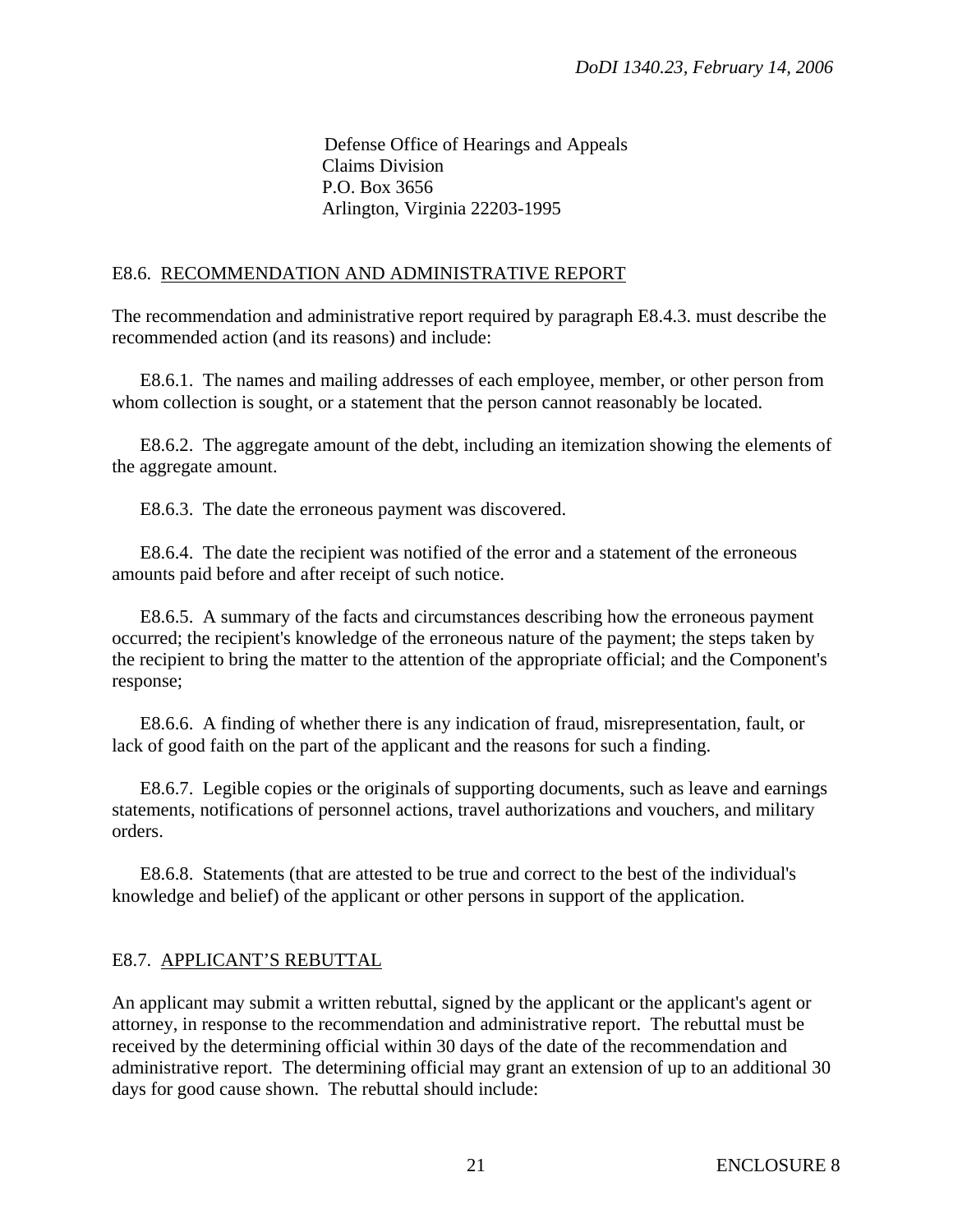E8.7.1. An explanation of the points and reasons for disagreeing with the report.

E8.7.2. The file reference number.

E8.7.3. Any documents referred to in the rebuttal.

 E8.7.4. Statements (that are attested to be true and correct to the best of the individual's knowledge and belief) by the applicant or other persons in support of the rebuttal.

#### E8.8. DOHA APPEAL DECISION

Except as provided in section E8.16., the DOHA must base its decision on the written record, including the recommendation and administrative report and any rebuttal by the applicant. The written decision must:

 E8.8.1. Affirm, modify, reverse, or remand the initial determination and decide the application on its merits or return the application to the Component concerned for investigation and processing for an initial determination on the merits according to Enclosure 6.

 E8.8.2. State the amount of the waiver application that is granted and the amount denied and/or that the application was or was not received within the statutory time limit, as appropriate.

E8.8.3. Explain the reasons for the decision.

#### E8.9. PROCESSING AFTER THE APPEAL DECISION

After issuing an appeal decision, the DOHA must:

E8.9.1. Send the applicant the decision and notify the applicant of:

 E8.9.1.1. The appropriate Component action to resolve the debt as a consequence of the decision if it is or becomes a final action (as explained in section E8.10.).

 E8.9.1.2. The procedures under this enclosure to request reconsideration (as explained in sections E8.11. through E8.13.), if the decision does not grant the waiver application to the extent requested, or does not contain a finding of timely receipt, when applicable.

 E8.9.2. Notify the Component concerned of the decision and the appropriate Component action to resolve the debt as a consequence of the decision.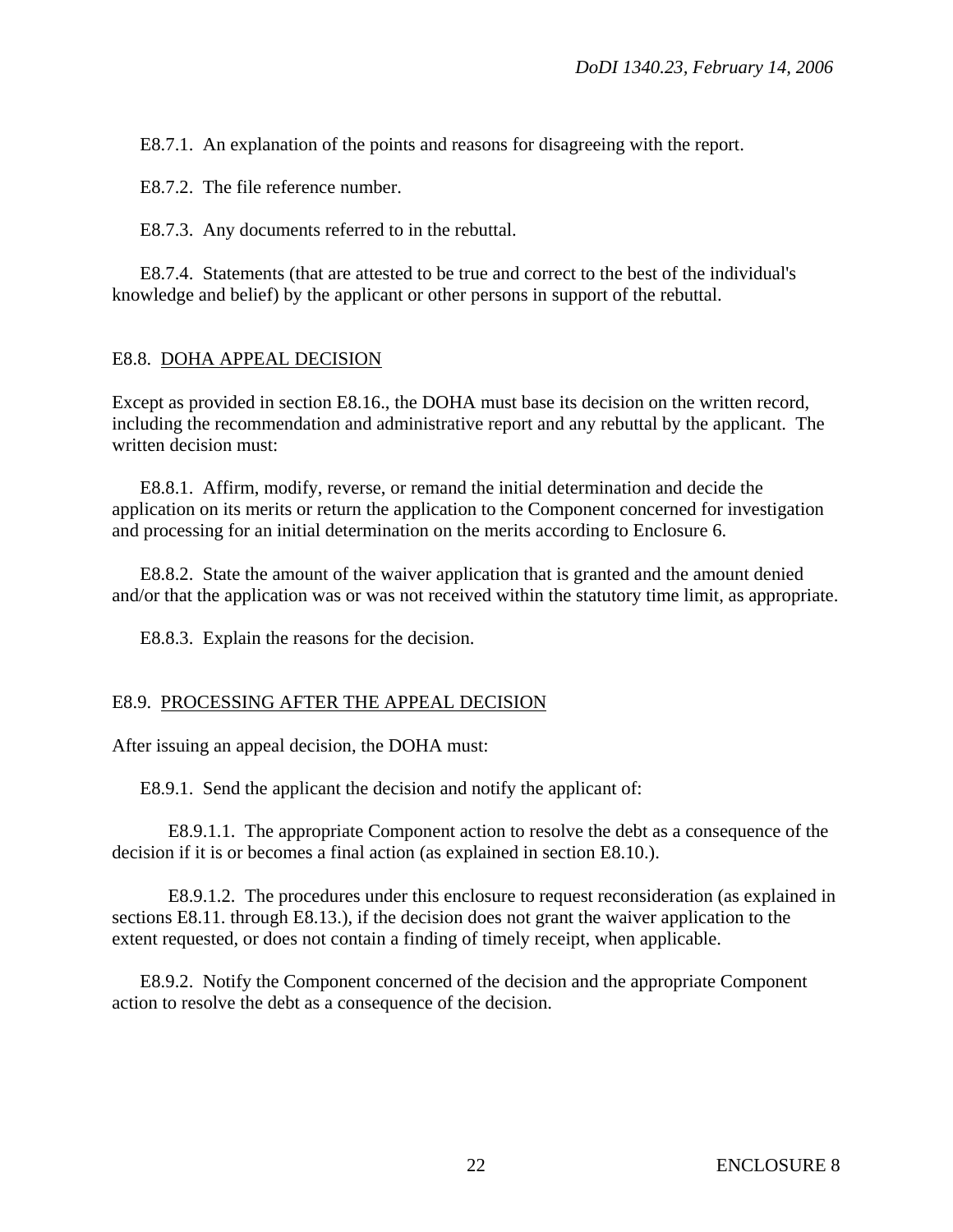## E8.10. FINALITY OF A DOHA APPEAL DECISION

An appeal decision that grants the waiver application to the extent requested on appeal, or that finds that the application was timely received, when applicable, is a final action when issued. An appeal decision is a final action if the DOHA does not receive a request for reconsideration within 30 days of the date of the appeal decision (plus any extension of up to 30 additional days granted by the DOHA for good cause shown). NOTE: In the case of a DOHA appeal decision issued before the effective date of this Instruction that denied all or part of the waiver application, a request for reconsideration by the GC, DoD may be submitted within 60 days of the effective date of this Instruction. The GC DoD shall consider such requests and affirm, modify, reverse, or remand the DOHA appeal decision. Requests for reconsideration by the GC, DoD received more than 60 days after the effective date of this Instruction shall not be accepted. Requests must be submitted to the address in section E8.5. The provisions of section E8.13. apply.

# E8.11. WHO MAY REQUEST RECONSIDERATION

An applicant may request reconsideration of a DOHA appeal decision.

# E8.12. WHEN AND WHERE TO SUBMIT A REQUEST FOR RECONSIDERATION

The DOHA must receive a request for reconsideration within 30 days of the date of the appeal decision.<sup>2</sup> The DOHA may extend this period for up to an additional 30 days for good cause shown. No request for reconsideration may be accepted after this time has expired. A request for reconsideration must be sent to the DOHA at the address in section E8.5.

# E8.13. CONTENT OF A REQUEST FOR RECONSIDERATION

The requirements of section E8.3. for the content of an appeal apply to a request for reconsideration.

# E8.14. DOHA'S REVIEW OF A REQUEST FOR RECONSIDERATION

No earlier than 31 days after the date of the appeal decision or the day after the last period for submitting a request, as extended, expires, the DOHA must:

E8.14.1. Consider a request for reconsideration.

 $\overline{a}$ 

E8.14.2. Affirm, modify, or reverse the appeal decision.

<sup>&</sup>lt;sup>2</sup> Request for reconsideration by the GC, DoD must be received by the DOHA within 60 days of the effective date of this Instruction as explained in section E8.10. for appeal decisions issued before the effective date of this Instruction.